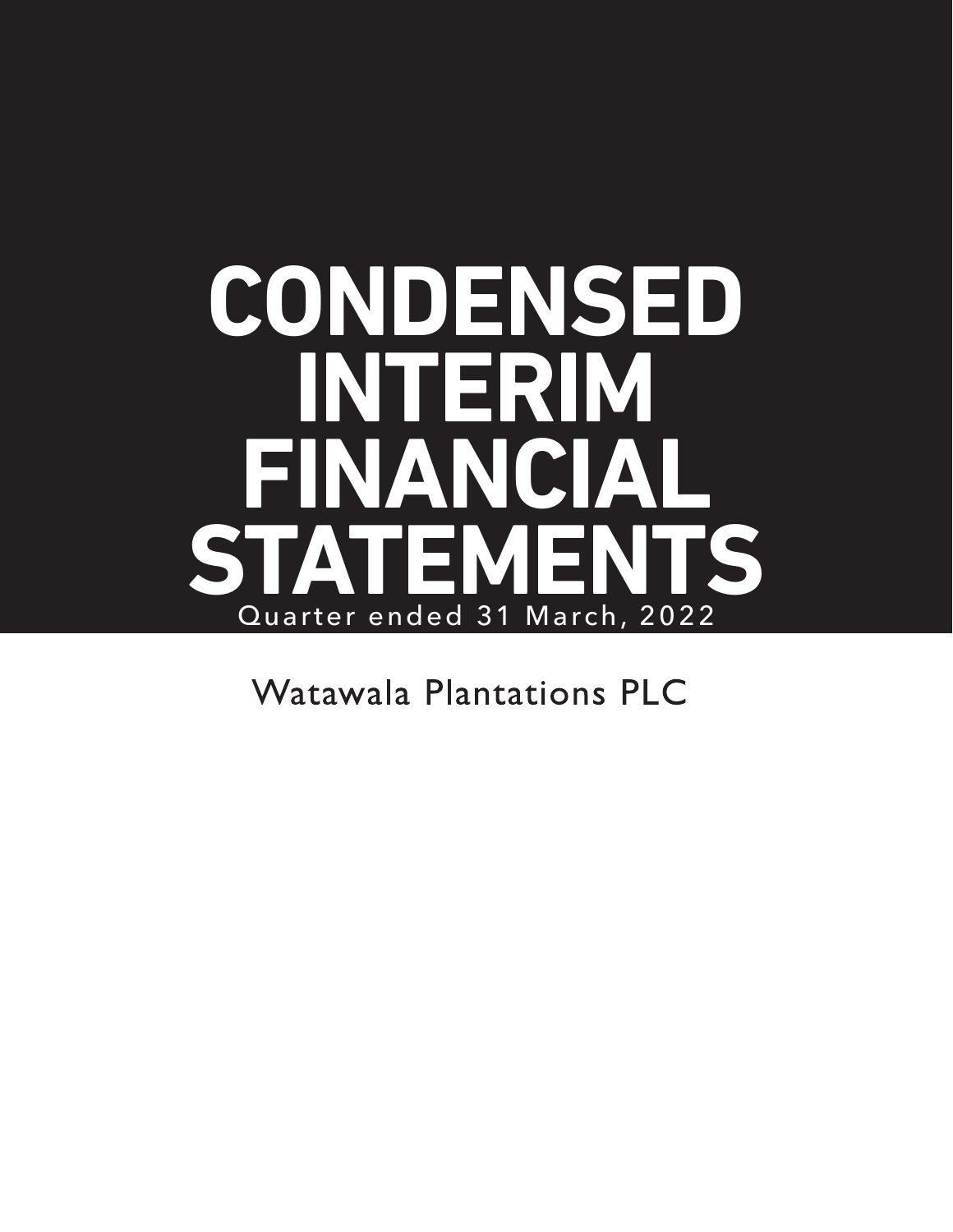### **Chairman's Message**

#### Dear Shareholder,

#### Watawala Plantations PLC (CSE: WATA)

Watawala Plantations PLC posted a record revenue of LKR 6.5 billion at group level for the year ended 31st March 2022 (FY 21/22), up 64.6% YoY. Palm oil sector revenue was LKR 5.8 billion, up 76.0% YoY driven by higher NSA and production volumes during the year.

Profit after tax (PAT) at group level was a record LKR 3.5 billion during FY21/22, up by LKR 1.8 billion compared to the last year. Margin improvement was driven by growth in top-line.

The net assets per share increased to LKR 34.92 as at 31st March 2022 from LKR 24.90 as at 31st March 2021 due to increase in retained earnings, which was partly offset by the final dividend for FY 20/21 of LKR 3.00 per share paid during 1Q FY 21/22, and interim dividend of LKR 6.00 per share paid during 3Q FY 21/22.

#### Watawala Dairy Limited (WDL)

Revenue was LKR 693.9 million for the year ended 31st March 2022 (FY 21/22), up 6.8% YoY due to the increase in milk price. Gross margins were challenged due to the rapid escalation of feed cost in the latter part of the year.

#### COVID-19 Impact

Despite the pandemic, palm oil operations were conducted at an optimal level during the year. Whilst the dairy business operated at normal capacity, sourcing feed was challenging due to the import ban on maize, and low domestic maize production which is the main ingredient in our dairy feed.

#### **Outlook**

Palm oil prices are expected to fluctuate in the coming quarter. The removal of subsidy on chemical/ inorganic fertilizer, shortage of fertilizer, and depreciation of the Sri Lankan Rupee is expected to increase cost of production in the palm oil segment. The Company is increasing in-house production of compost fertilizer and exploring alternative fertilizers to maintain healthy growth and yields, whilst controlling cost.

The dairy segment is expected to further consolidate its operations with better prices due to the increase in demand for fresh milk in Sri Lanka. However, the price increase is expected to be offset by the increase in the cost of feed. Sourcing feed is expected to be challenging over the coming quarters due to the reduced cultivation resulting from the high cost and lack of chemical fertilizer.

Whilst there is uncertainty in the macro economy, the management is continuously monitoring all development and has taken all possible measures to ensure uninterrupted operations.

IlMijesnity

**Sunil G Wijesinha**  *Chairman 26 May 2022*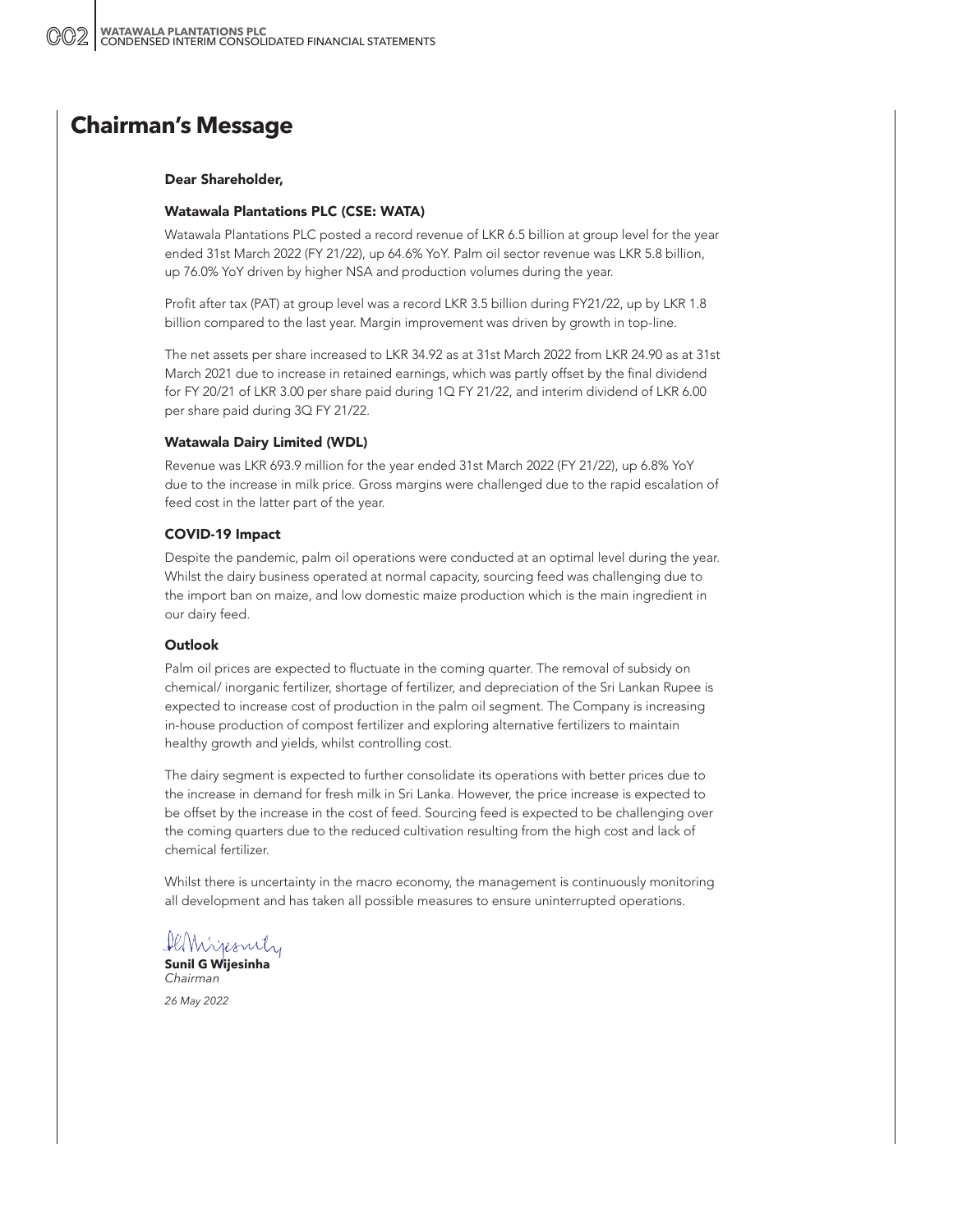# **Condensed Consolidated Income Statement**

|                                                                 |            | Quarter ended 31 March |        |             | Twelve months ended 31 March |        |
|-----------------------------------------------------------------|------------|------------------------|--------|-------------|------------------------------|--------|
|                                                                 | 2022       | 2021                   | Change | 2022        | 2021                         | Change |
| <b>Revenue</b>                                                  | 1,441,196  | 961,990                | 50%    | 6,474,661   | 3,933,523                    | 65%    |
| Cost of sales                                                   | (839, 046) | (622, 824)             | 35%    | (2,911,046) | (2,008,091)                  | 45%    |
| Gross profit                                                    | 602,150    | 339,166                | 78%    | 3,563,615   | 1,925,432                    | 85%    |
| Other Income                                                    | 14,931     | 22,249                 | $-33%$ | 86,190      | 131,495                      | $-34%$ |
| Gain/(loss) on changes in fair value of biological assets       | 3,840      | 15,828                 | $-76%$ | 15,033      | 12,061                       | 25%    |
| Administrative expenses                                         | (98, 309)  | (59,633)               | 65%    | (318,063)   | (250, 894)                   | 27%    |
| Operating profits                                               | 522,612    | 317,610                | 65%    | 3,346,775   | 1,818,094                    | 84%    |
| Finance Income                                                  | 18,966     | 2,429                  | 681%   | 54,795      | 15,532                       | 253%   |
| <b>Finance Costs</b>                                            | (18, 463)  | (850)                  | 2072%  | (69, 768)   | (81,970)                     | $-15%$ |
| Net Finance Income/(Costs)                                      | 503        | 1,579                  | $-68%$ | (14, 973)   | (66, 438)                    | $-77%$ |
| Profit before income tax                                        | 523,115    | 319,189                | 64%    | 3,331,802   | 1,751,656                    | 90%    |
| Income tax expenses                                             | 264,497    | 80,559                 | 228%   | 125,997     | (88, 820)                    | n/a    |
| Profit for the period                                           | 787,612    | 399,748                | 97%    | 3,457,799   | 1,662,836                    | 108%   |
| Profit is attributable to:                                      |            |                        |        |             |                              |        |
| Equity holders of the parent                                    | 788,748    | 399,748                |        | 3,455,658   | 1,662,836                    |        |
| Non-controlling interests                                       | (1, 136)   |                        |        | 2,141       |                              |        |
|                                                                 | 787,612    | 399,748                |        | 3,457,799   | 1,662,836                    |        |
| Basic earning per share (LKR)                                   | 3.87       | 1.97                   |        | 17.01       | 8.18                         |        |
| <b>Consolidated Statement of other Comprehensive Income</b>     |            |                        |        |             |                              |        |
| Profit for the period                                           | 787,612    | 399,748                | 97%    | 3,457,799   | 1,662,836                    | 108%   |
| Items that will not be reclassified to profit or loss           |            |                        |        |             |                              |        |
| Acturial gain on retirement benefit obligations                 | 60,043     | 25,164                 |        | 60,043      | 25,164                       |        |
| Deferred tax on acturial gain on retirement benefit obligations | (6, 742)   | (3,881)                |        | (6, 742)    | (3,881)                      |        |
| Total other comprehensive income for the period (net of tax)    | 53,301     | 21,283                 |        | 53,301      | 21,283                       |        |
| Total comprehensive income for the period                       | 840,913    | 421,031                | 100%   | 3,511,100   | 1,684,119                    | 108%   |
| Total comprehensive income attributable to                      |            |                        |        |             |                              |        |
| Equity holders of the parent                                    | 841,639    | 421,031                |        | 3,508,549   | 1,684,119                    |        |
| Non-controlling interests                                       | (726)      |                        |        | 2,551       |                              |        |
| Total comprehensive income for the period                       | 840,913    | 421,031                |        | 3,511,100   | 1,684,119                    |        |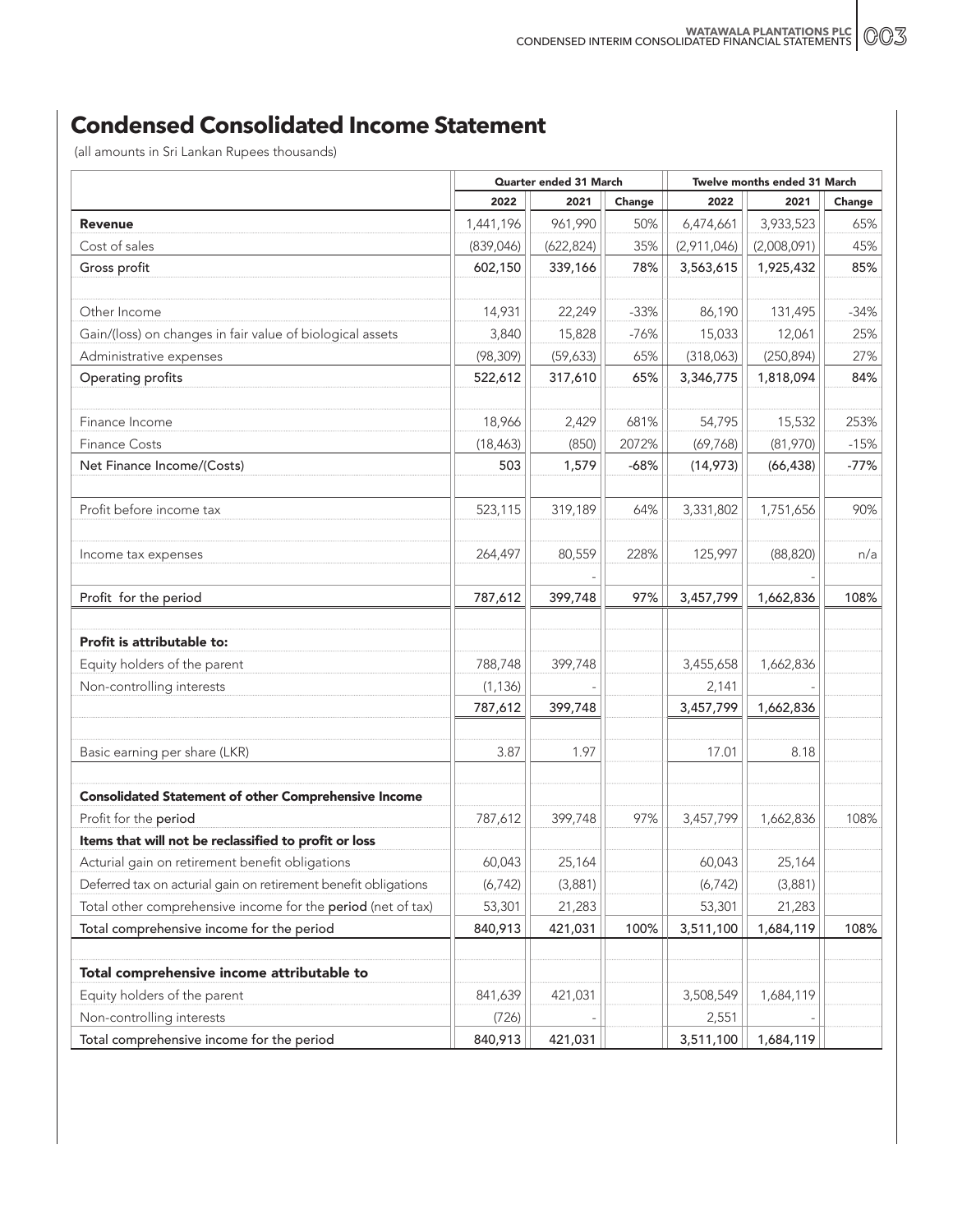# **Condensed Company Income Statement**

|                                                                 |            | Quarter ended 31 March |          | Twelve months ended 31 March |             |          |
|-----------------------------------------------------------------|------------|------------------------|----------|------------------------------|-------------|----------|
|                                                                 | 2022       | 2021                   | Change % | 2022                         | 2021        | Change % |
| <b>Revenue</b>                                                  | 1,258,541  | 796,729                | 58%      | 5,782,074                    | 3,284,840   | 76%      |
| Cost of sales                                                   | (642, 079) | (449, 726)             | 43%      | (2,249,639)                  | (1,406,774) | 60%      |
| Gross profit                                                    | 616,462    | 347,003                | 78%      | 3,532,435                    | 1,878,066   | 88%      |
| Other Income                                                    | 4,865      | 13,193                 | $-63%$   | 39,175                       | 80,089      | $-51%$   |
| Gain/(loss) on changes in fair value of biological assets       | (824)      | 16,591                 | n/a      | 19,718                       | 10,242      | 93%      |
| Administrative Expenses                                         | (93, 761)  | (54, 555)              | 72%      | (305, 117)                   | (238,908)   | 28%      |
| Operating profits                                               | 526,742    | 322,232                | 63%      | 3,286,211                    | 1,729,489   | 90%      |
| Finance Income                                                  | 19,029     | 6,219                  | 206%     | 55,436                       | 31,601      | 75%      |
| <b>Finance Costs</b>                                            | (11, 803)  | (10, 284)              | 15%      | (44, 264)                    | (62, 333)   | $-29%$   |
| Net Finance Income/(Costs)                                      | 7,226      | (4,065)                | n/a      | 11,172                       | (30, 732)   | n/a      |
| Profit before income tax                                        | 533,968    | 318,167                | 68%      | 3,297,383                    | 1,698,757   | 94%      |
| Income tax expenses                                             | 263,578    | 128,095                | 106%     | 132,399                      | (41, 284)   | n/a      |
| Profit for the period                                           | 797,546    | 446,262                | 79%      | 3,429,782                    | 1,657,473   | 107%     |
| Profit is attributable to:                                      |            |                        |          |                              |             |          |
| Equity holders of the parent                                    | 797,546    | 446,262                | 79%      | 3,429,782                    | 1,657,473   | 107%     |
| Non-controlling interests                                       |            |                        |          |                              |             |          |
|                                                                 | 797,546    | 446,262                | 79%      | 3,429,782                    | 1,657,473   | 107%     |
| Basic earning per share (LKR)                                   | 3.92       | 2.19                   |          | 16.87                        | 8.15        |          |
| <b>Consolidated Statement of other Comprehensive Income</b>     |            |                        |          |                              |             |          |
| Profit for the period                                           | 797,546    | 446,262                | 79%      | 3,429,782                    | 1,657,473   | 107%     |
| Items that will not be reclassified to profit or loss           |            |                        |          |                              |             |          |
| Acturial gain on retirement benefit obligations                 | 55,431     | 19,198                 |          | 55,431                       | 19,198      |          |
| Deferred tax on acturial gain on retirement benefit obligations | (5,820)    | (2,688)                |          | (5,820)                      | (2,688)     |          |
| Total other comprehensive income for the period (net of tax)    | 49,611     | 16,510                 |          | 49,611                       | 16,510      |          |
| Total comprehensive income for the period                       | 847,157    | 462,772                | 83%      | 3,479,393                    | 1,673,983   | 108%     |
| Total comprehensive income attributable to                      |            |                        |          |                              |             |          |
| Equity holders of the parent                                    | 847,157    | 462,772                | 83%      | 3,479,393                    | 1,673,983   | 108%     |
| Total comprehensive income for the period                       | 847,157    | 462,772                | 83%      | 3,479,393                    | 1,673,983   | 108%     |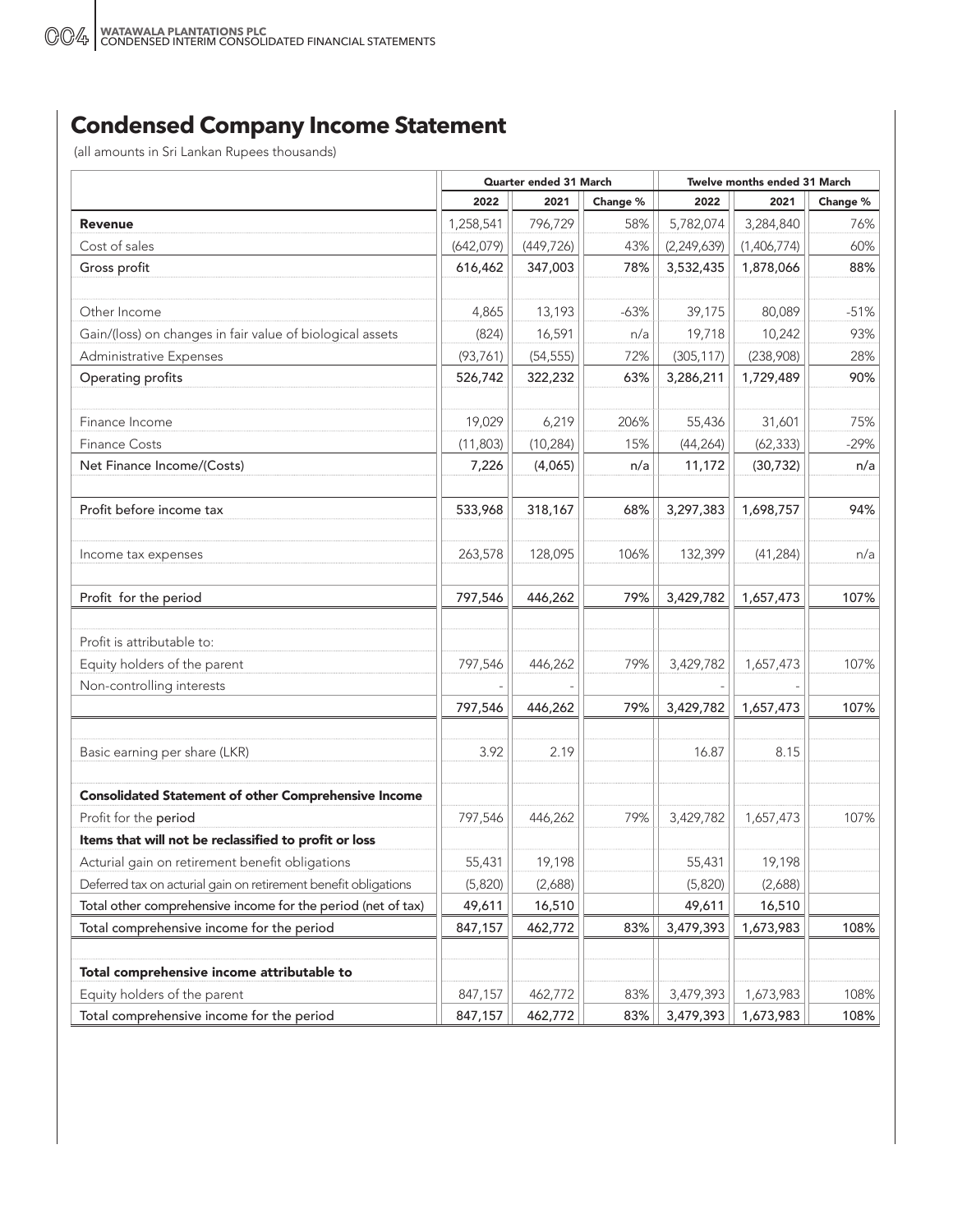### **Condensed Statement of Financial Position**

(all amounts in Sri Lankan Rupees thousands)

|                                                             | Group         |            | Company                            |            |  |  |
|-------------------------------------------------------------|---------------|------------|------------------------------------|------------|--|--|
| As at                                                       | 31.03.2022    | 31.03.2021 | 31.03.2022                         | 31.03.2021 |  |  |
| <b>Assets</b>                                               |               |            |                                    |            |  |  |
| Non-current assets                                          |               |            |                                    |            |  |  |
| Rights to use of assets                                     | 235,995       | 238,853    | 238,645                            | 231,162    |  |  |
| Property, plant and equipment                               | 2,342,362     | 2,109,979  | 943.491                            | 702,205    |  |  |
| Intangible assets                                           | 28,276        | 19,230     | 25,307                             | 15,091     |  |  |
| Bearer biological assets                                    | 2,698,963     | 2,709,996  | 2,631,545                          | 2,619,454  |  |  |
| Biological assets-Consumable                                | 33,783        | 32,857     |                                    |            |  |  |
| Biological assets -Livestock                                | 943,200       | 749,339    |                                    |            |  |  |
| Investment fund                                             | 72,313        | 149,686    | 72,313                             | 149,686    |  |  |
| Investment in subsidiaries                                  |               |            | 2,163,390                          | 1,867,390  |  |  |
| Total non-current assets                                    | 6,354,892     | 6,009,940  | 6,074,691                          | 5,584,988  |  |  |
| <b>Current assets</b>                                       |               |            |                                    |            |  |  |
| Inventories                                                 | 245,923       | 111,270    | 193,065                            | 71,301     |  |  |
| Biological assets-produce on bearer plants                  | 71,671        | 52,688     | 71,671                             | 51,953     |  |  |
| Current tax assets                                          | 20,679        | 15,267     | 20,679                             | 15,267     |  |  |
| Trade and other receivables                                 | 256,348       | 292,304    | 229,617                            | 258,687    |  |  |
| Loan given to related Company                               |               |            |                                    | 262,000    |  |  |
| Amount due from related Companies                           | 255           | 486        | 4,101                              | 37,870     |  |  |
| Short term investments                                      | 514,914       | 207,467    | 482,811                            | 207,467    |  |  |
| Cash and cash equivalents                                   | 1,427,013     | 407,955    | 1,412,534                          | 389,394    |  |  |
| Total current assets                                        | 2,536,803     | 1,087,437  | 2,414,478                          | 1,293,939  |  |  |
| Total assets                                                | 8,891,695     | 7,097,377  | 8,489,169                          | 6,878,927  |  |  |
| <b>Equity and Liabilities</b>                               |               |            |                                    |            |  |  |
| <b>Capital and Reserves</b>                                 |               |            |                                    |            |  |  |
| Stated capital                                              | 511,848       | 511,848    | 511,848                            | 511,848    |  |  |
| Retained earnings                                           | 6,345,936     | 4,550,561  | 6,620,116                          | 4,970,501  |  |  |
| Equity attributable to owners of the Companies              | 6,857,784     | 5,062,409  | 7,131,964                          | 5,482,349  |  |  |
| Non controlling interests                                   | 241,887       |            |                                    |            |  |  |
| Total equity                                                | 7,099,671     | 5,062,409  | 7,131,964                          | 5,482,349  |  |  |
| <b>Liabilities</b>                                          |               |            |                                    |            |  |  |
| Non-current liabilities                                     |               |            |                                    |            |  |  |
| Interest bearing borrowings                                 | 227,505       | 372,561    |                                    | 45,500     |  |  |
| Lease Liabilities                                           | 254,050       | 248,186    | 263,351                            | 247,138    |  |  |
| Retirement benefit obligations                              | 212,629       | 271,507    | 186,682                            | 240,086    |  |  |
| Deferred income and capital grants                          | 41,442        | 91,996     | 41,442                             | 43,799     |  |  |
| Deferred tax liability                                      | 316,938       | 431,554    | 261,658                            | 382,825    |  |  |
| Total non-current liabilities                               | 1.052.564     | 1,415,804  | 753,133                            | 959,348    |  |  |
|                                                             |               |            |                                    |            |  |  |
| <b>Current liabilities</b>                                  |               |            |                                    |            |  |  |
| Interest bearing borrowings                                 | 145,070       | 225,119    | 45,500                             | 115,000    |  |  |
| Lease Liabilities                                           | 2,363         | 2,108      | 1,399                              | 1,102      |  |  |
| Trade and other payables<br>Amount due to related Companies | 559,994       | 366,266    | 520,112                            | 321,128    |  |  |
| Current tax liabilities                                     | 31,259<br>774 |            | 37,061<br>$\overline{\phantom{a}}$ |            |  |  |
| Bank overdrafts                                             |               | 25,671     |                                    |            |  |  |
| Total current liabilities                                   | 739,460       | 619,164    | 604,072                            | 437,230    |  |  |
| <b>Total liabilities</b>                                    | 1,792,024     | 2,034,968  | 1,357,205                          | 1,396,578  |  |  |
| Total equity and liabilities                                | 8,891,695     | 7,097,377  | 8,489,169                          | 6,878,927  |  |  |
| Net assets per share                                        | 34.92         | 24.90      | 35.08                              | 26.97      |  |  |

It is certified that these financial statements have been prepared in compliance with the requirements of the Companies Act No 07 of 2007.

#### **Eranda Kapukotuwa**  *Senior Manager-Finance*

The Board of Directors is responsible for the preparation and presentation of these financial statements. Approved and signed for and on behalf of Directors of Watawala Plantations PLC.

 $\overline{O}$ thateric

**V Govindasamy** *Director 26 May 2022 Colombo*

Ilmijesnity

**Sunil G Wijesinha**  *Chairman*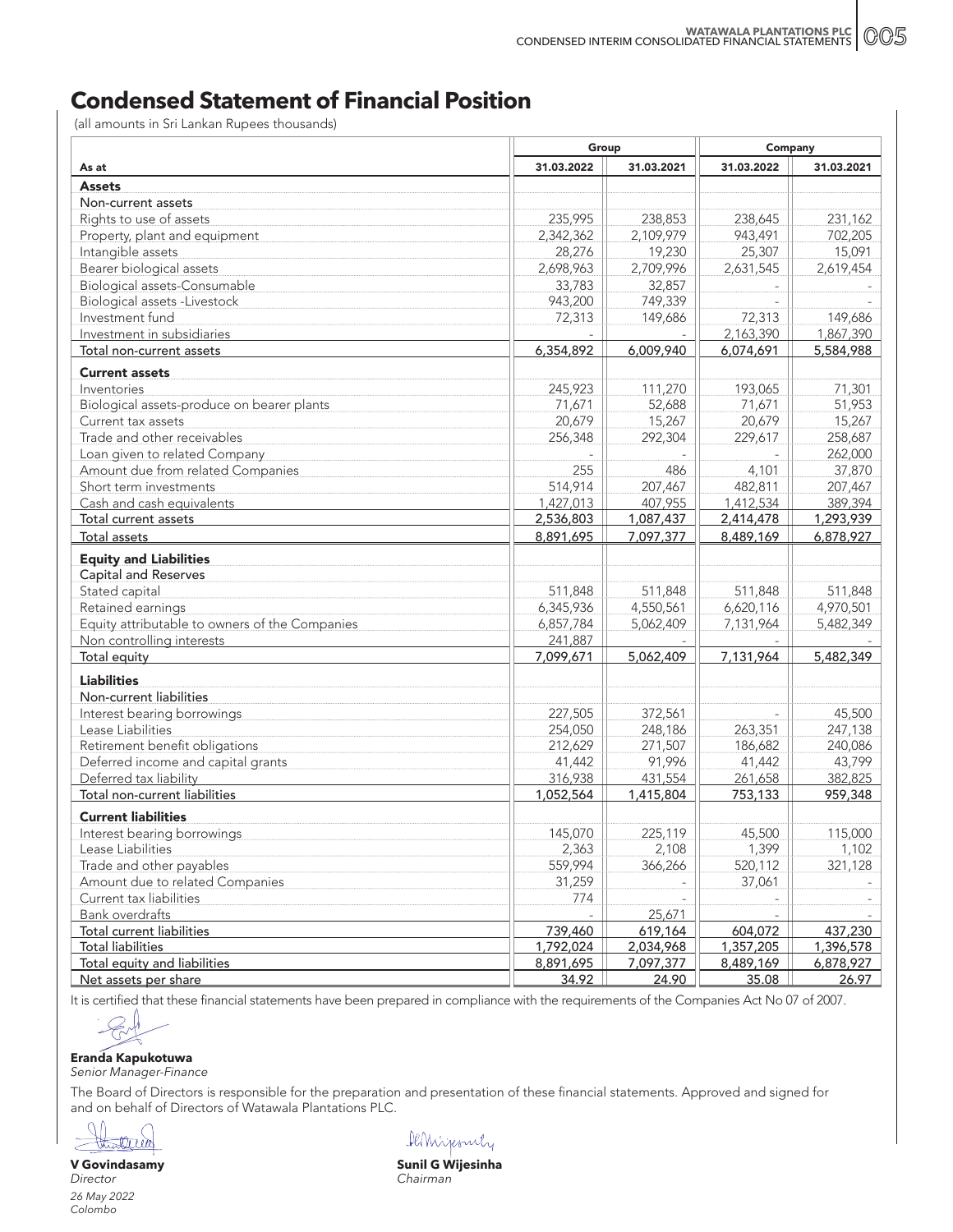# **Condensed Statement of changes in equity - Group**

|                                                                        | <b>Stated</b><br>capital | Retained<br>earnings | Total         | <b>Non</b><br>controlling<br>interests | <b>Total Equity</b> |
|------------------------------------------------------------------------|--------------------------|----------------------|---------------|----------------------------------------|---------------------|
| Balance as at 1 April 2020                                             | 511,848                  | 4,086,294            | 4,598,142     |                                        | 4,598,142           |
|                                                                        |                          |                      |               |                                        |                     |
| Profit for the year                                                    | $\overline{\phantom{a}}$ | 1,662,836            | 1,662,836     |                                        | 1,662,836           |
| Acturial gain on retirement benefit obligations                        |                          | 25,164               | 25,164        |                                        | 25,164              |
| Deferred tax on acturial gain on retirement benefit obligations        |                          | (3,881)              | (3,881)       |                                        | (3,881)             |
| Total comprehensive income for the year                                | $\overline{\phantom{a}}$ | 1,684,119            | 1,684,119     |                                        | 1,684,119           |
| Final dividend paid for the year ended 31 March 2020                   |                          | (609, 926)           | (609, 926)    |                                        | (609, 926)          |
| Interim dividend paid for the year ended 31 March 2021                 |                          | (609, 926)           | (609, 926)    |                                        | (609, 926)          |
| Total transactions with owners                                         |                          | (1,219,852)          | (1, 219, 852) |                                        | (1, 219, 852)       |
| Balance as at 31 March 2021                                            | 511,848                  | 4,550,561            | 5,062,409     |                                        | 5,062,409           |
| Balance as at 1 April 2021                                             | 511,848                  | 4,550,561            | 5,062,409     |                                        | 5,062,409           |
| Profit for the year                                                    |                          | 3,455,658            | 3,455,658     | 2,141                                  | 3,457,799           |
| Acturial gain on retirement benefit obligations                        |                          | 59,530               | 59,530        | 513                                    | 60,043              |
| Deferred tax on acturial gain on retirement benefit obligations        |                          | (6,639)              | (6,639)       | (103)                                  | (6, 742)            |
| Total comprehensive income for the year                                |                          | 3,508,549            | 3,508,549     | 2,551                                  | 3,511,100           |
| Transactions with owners of the Company, recognised directly in equity |                          |                      |               |                                        |                     |
| Transaction Costs of Issue of Shares to Non-Controlling Interest       |                          | (39,665)             | (39,665)      |                                        | (39,665)            |
| Transactions with non-controlling interests                            |                          | 156,269              | 156,269       | 239,336                                | 395,605             |
| Final dividend paid for the year ended 31 March 2021                   |                          | (609, 926)           | (609, 926)    |                                        | (609, 926)          |
| Interim dividend paid for the year ended 31 March 2022                 |                          | (1, 219, 852)        | (1, 219, 852) |                                        | (1, 219, 852)       |
| Total trasactions with owners                                          |                          | (1,713,174)          | (1,713,174)   | 239,336                                | (1,473,838)         |
| Balance as at 31 March 2022                                            | 511,848                  | 6,345,936            | 6,857,784     | 241,887                                | 7,099,671           |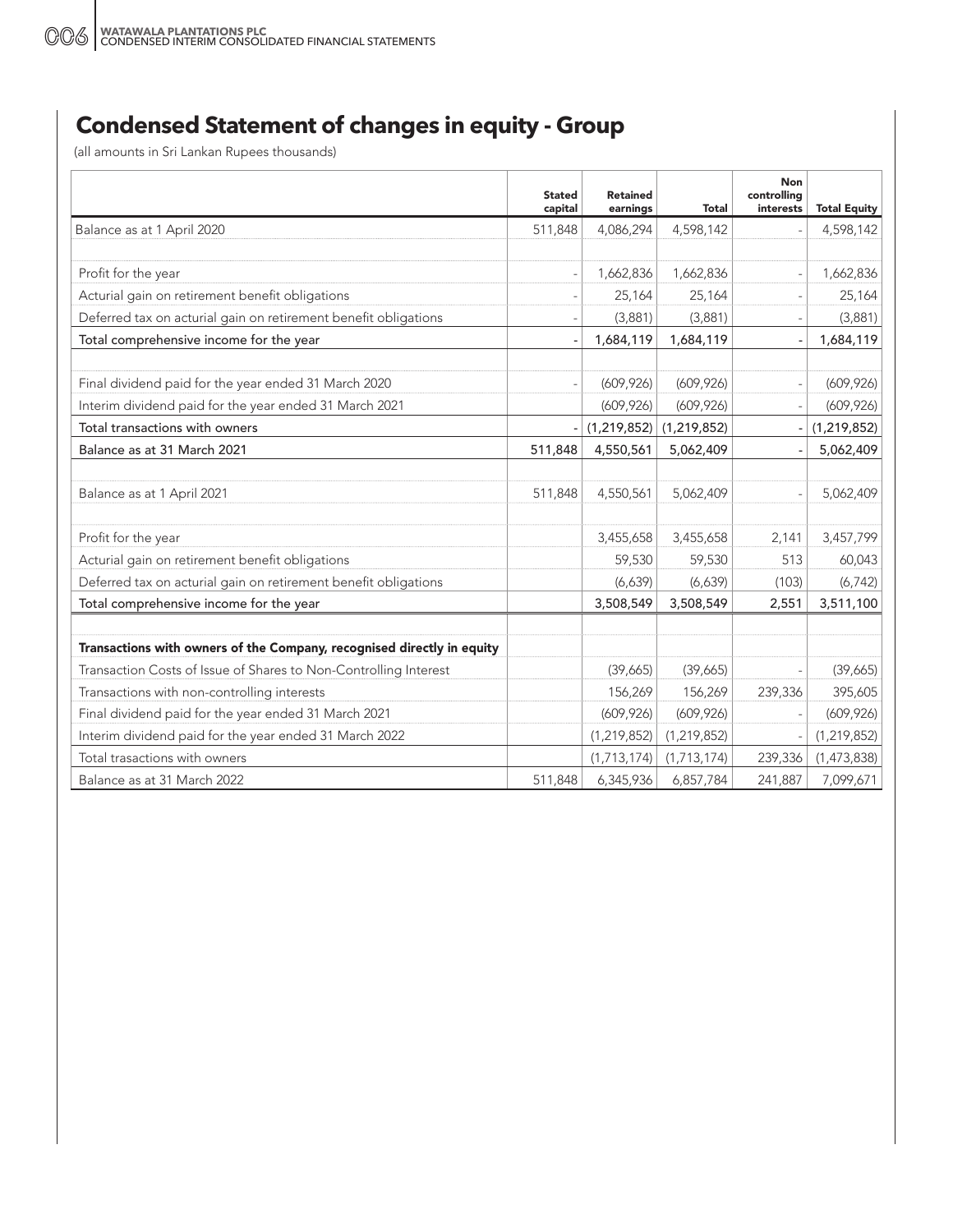# **Condensed Statement of changes in equity - Company**

|                                                                        | <b>Stated capital</b> | <b>Retained</b><br>earnings | <b>Total</b><br>equity |
|------------------------------------------------------------------------|-----------------------|-----------------------------|------------------------|
| Balance as at 1 April 2020                                             | 511,848               | 4,516,370                   | 5,028,218              |
| Profit for the year                                                    |                       | 1,657,473                   | 1,657,473              |
| Acturial gain on retirement benefit obligations                        |                       | 19,198                      | 19,198                 |
| Deferred tax on acturial gain on retirement benefit obligations        |                       | (2,688)                     | (2,688)                |
| Total comprehensive income for the year                                |                       | 1,673,983                   | 1,673,983              |
| Transactions with owners of the Company, recognised directly in equity |                       |                             |                        |
| Final dividend paid for the year ended 31 March 2020                   |                       | (609, 926)                  | (609, 926)             |
| Interim dividend paid for the year ended 31 March 2021                 |                       | (609, 926)                  | (609, 926)             |
| Total transactions with owners                                         |                       | (1, 219, 852)               | (1, 219, 852)          |
| Balance as at 31 March 2021                                            | 511,848               | 4,970,501                   | 5,482,349              |
| Balance as at 1 April 2021                                             | 511,848               | 4,970,501                   | 5,482,349              |
| Profit for the year                                                    |                       | 3,429,782                   | 3,429,782              |
| Acturial gain on retirement benefit obligations                        |                       | 55,431                      | 55,431                 |
| Deferred tax on acturial gain on retirement benefit obligations        |                       | (5,820)                     | (5,820)                |
| Total comprehensive income for the year                                |                       | 3,479,393                   | 3,479,393              |
| Transactions with owners of the Company, recognised directly in equity |                       |                             |                        |
| Final dividend paid for the year ended 31 March 2021                   |                       | (609, 926)                  | (609, 926)             |
| Interim dividend paid for the year ended 31 March 2022                 |                       | (1, 219, 852)               | (1, 219, 852)          |
| Total trasactions with owners                                          |                       | (1,829,778)                 | (1,829,778)            |
| Balance as at 31 March 2022                                            | 511,848               | 6,620,116                   | 7,131,964              |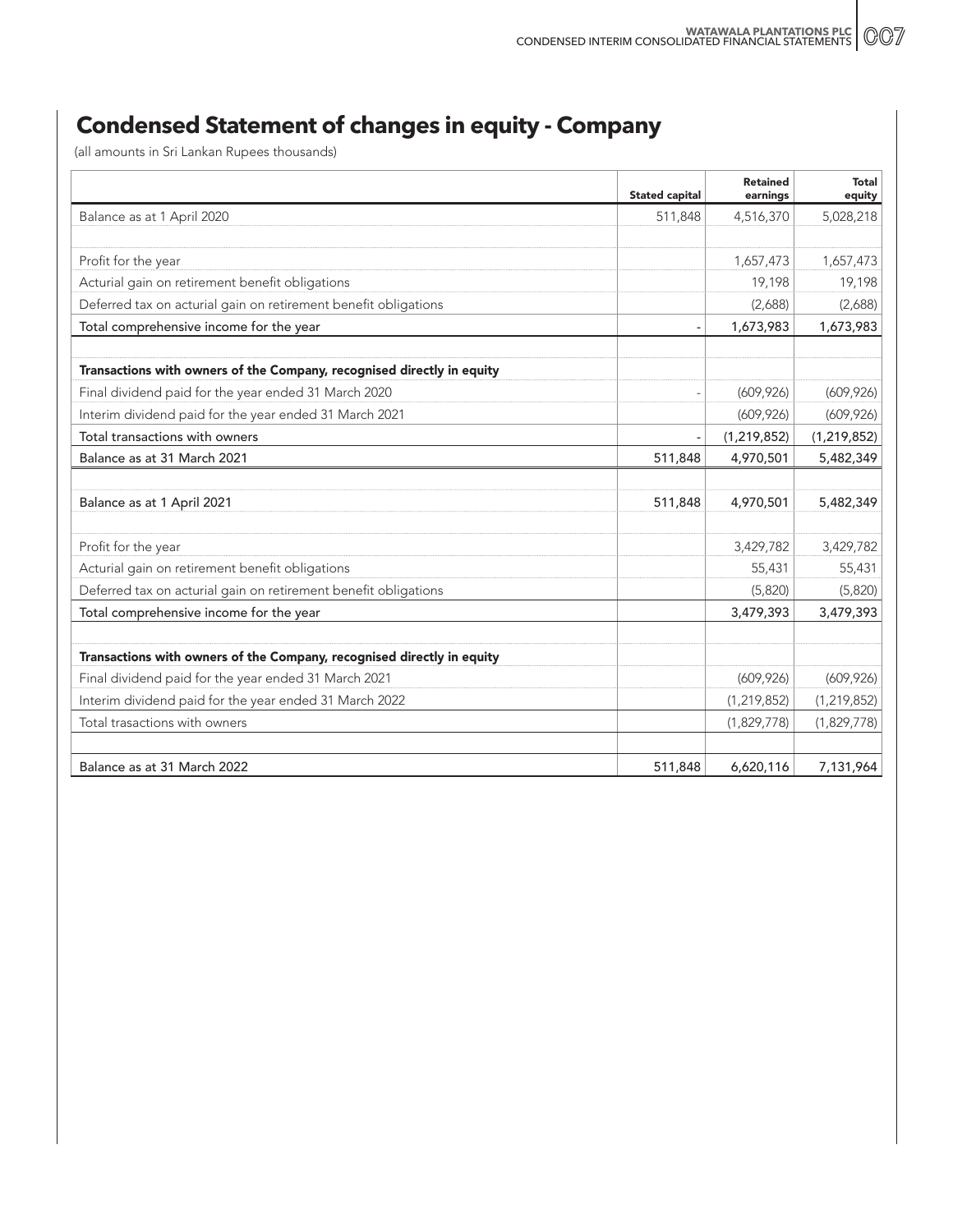# **Condensed Consolidated Statement of cash flows**

|                                                                                                           | Group               |               |                     | Company       |  |
|-----------------------------------------------------------------------------------------------------------|---------------------|---------------|---------------------|---------------|--|
|                                                                                                           | year ended 31 March |               | year ended 31 March |               |  |
|                                                                                                           | 2022                | 2021          | 2022                | 2021          |  |
| Cash flows from operating activities                                                                      |                     |               |                     |               |  |
| Profit before taxation                                                                                    | 3,331,802           | 1,751,656     | 3,297,383           | 1,698,757     |  |
| <b>Adjustments for:</b>                                                                                   |                     |               |                     |               |  |
| Depreciation and amortisation                                                                             | 391,590             | 358,908       | 290,623             | 246,714       |  |
| Provision for retirement benefit obligations                                                              | 30,494              | 45,949        | 26,429              | 39,938        |  |
| Profit on disposal of property, plant and equipment                                                       | (4,018)             | (11,950)      | (4,018)             | (11,030)      |  |
| Profit on Liquidation of subsidiary                                                                       |                     | 63            |                     | (417)         |  |
| Written off of Oil palm nurseries                                                                         |                     | 20,125        |                     | 20,125        |  |
| Gain on fair valuation of consumable biological assets                                                    | (1, 328)            | (1,200)       |                     |               |  |
| Gain on fair valuation of produce on bearer plants                                                        | (18,983)            | (10, 891)     | (19, 718)           | (10, 242)     |  |
| Profit on disposal of consumable biological assets                                                        | (72)                |               |                     |               |  |
| Gain/(Loss) on fair valuation of livestock                                                                | 6,013               | 30            |                     |               |  |
| Income from investment fund                                                                               | (10, 427)           | (21, 164)     | (10, 427)           | (21, 164)     |  |
| Amortisation of capital grants                                                                            | (50, 554)           | (50, 554)     | (2, 357)            | (2, 358)      |  |
| Net finance costs                                                                                         | 14,973              | 66,438        | (11, 172)           | 30,732        |  |
| Profit before working capital changes                                                                     | 3,689,490           | 2,147,410     | 3,566,743           | 1,991,055     |  |
| <b>Changes in working capital</b>                                                                         |                     |               |                     |               |  |
| - Inventories                                                                                             | (134, 653)          | 40,044        | (121, 764)          | 34,550        |  |
| - Trade and other receivables                                                                             | 35,956              | 8,026         | 29,070              | 952           |  |
| - Amount due from related companies                                                                       | 231                 | 73,416        | (231)               | 62,355        |  |
| -Amount due to related companies                                                                          | 31,259              | (321)         | 37,061              | (321)         |  |
| - Trade and other payables                                                                                | 193,728             | 50,525        | 198,984             | 50,929        |  |
| Cash generated from operations                                                                            | 3,816,011           | 2,319,100     | 3,709,863           | 2,139,520     |  |
| Interest paid                                                                                             | (30, 849)           | (46,083)      | (6, 363)            | (26, 475)     |  |
| Interest received                                                                                         | 54,795              | 15,532        | 55,436              | 31,601        |  |
| Income Tax paid                                                                                           |                     | (108, 308)    |                     | (108, 308)    |  |
| Retirement benefit obligations paid                                                                       | (29, 329)           | (27,618)      | (24, 402)           | (24, 414)     |  |
|                                                                                                           | (5, 383)            | (166, 477)    | 24,671              | (127, 596)    |  |
| Net cash generated from operating activities                                                              | 3,810,628           | 2,152,623     | 3,734,534           | 2,011,924     |  |
| Cash flows from investing activities                                                                      |                     |               |                     |               |  |
| Additions to property, plant and equipment                                                                | (425, 325)          | (148, 718)    | (355,008)           | (127, 727)    |  |
| Addition to Intangible assets                                                                             | (15, 545)           | (1,900)       | (15, 545)           | (1,900)       |  |
| Additions to Bearer biological assets                                                                     | (169, 818)          | (165, 201)    | (173, 249)          | (161, 782)    |  |
| Proceeds from disposal of biological assets (Livestock)                                                   | 25,821              | 5,282         |                     |               |  |
| Proceeds from sale of property, plant and equipment<br>Proceeds from sale of consumable biological assets | 4,018<br>474        | 38,736        | 4,018               | 37,816        |  |
|                                                                                                           |                     | 1,268         |                     | 1,268         |  |
| <u>Proceeds from liquidation of subsidiary</u><br>Short term investments                                  | (307, 447)          | (207, 467)    | (275, 344)          | (207, 467)    |  |
| Addition to livestock                                                                                     | (225,695)           | (59, 113)     |                     |               |  |
| Investment made through investment fund                                                                   |                     | (300,000)     |                     | (300,000)     |  |
| Withdrawals made through investment fund                                                                  | 87,800              | 515,203       | 87,800              | 515,203       |  |
| Loan given to related parties                                                                             |                     |               |                     | (61, 805)     |  |
| Net cash used in investing activities                                                                     | (1,025,717)         | (321,910)     | (727, 328)          | (306, 394)    |  |
| <b>Cash flows from financing activities</b>                                                               |                     |               |                     |               |  |
| Dividends paid                                                                                            | (1,829,778)         | (1, 219, 852) | (1,829,778)         | (1, 219, 852) |  |
| Proceeds from borrowings                                                                                  |                     | 247,887       |                     | 218,000       |  |
| Proceeds from issue of shares                                                                             | 395,605             |               |                     |               |  |
| Share issuing cost                                                                                        | (39,665)            |               |                     |               |  |
| Repayment of borrowings                                                                                   | (225, 105)          | (413, 942)    | (115,000)           | (364, 673)    |  |
| Repayment of lease liabilities                                                                            | (41, 240)           | (37, 103)     | (39, 288)           | (36,960)      |  |
| Net cash used in financing activities                                                                     | (1,740,183)         | (1,423,010)   | (1,984,066)         | (1,403,485)   |  |
| Increase /(Decrease) in cash and cash equivalents                                                         | 1,044,729           | 407,703       | 1,023,140           | 302,045       |  |
| Cash and cash equivalents at the beginning of year                                                        | 382,284             | (25, 419)     | 389,394             | 87,349        |  |
| Cash and cash equivalents at the end of year                                                              | 1,427,013           | 382,284       | 1,412,534           | 389,394       |  |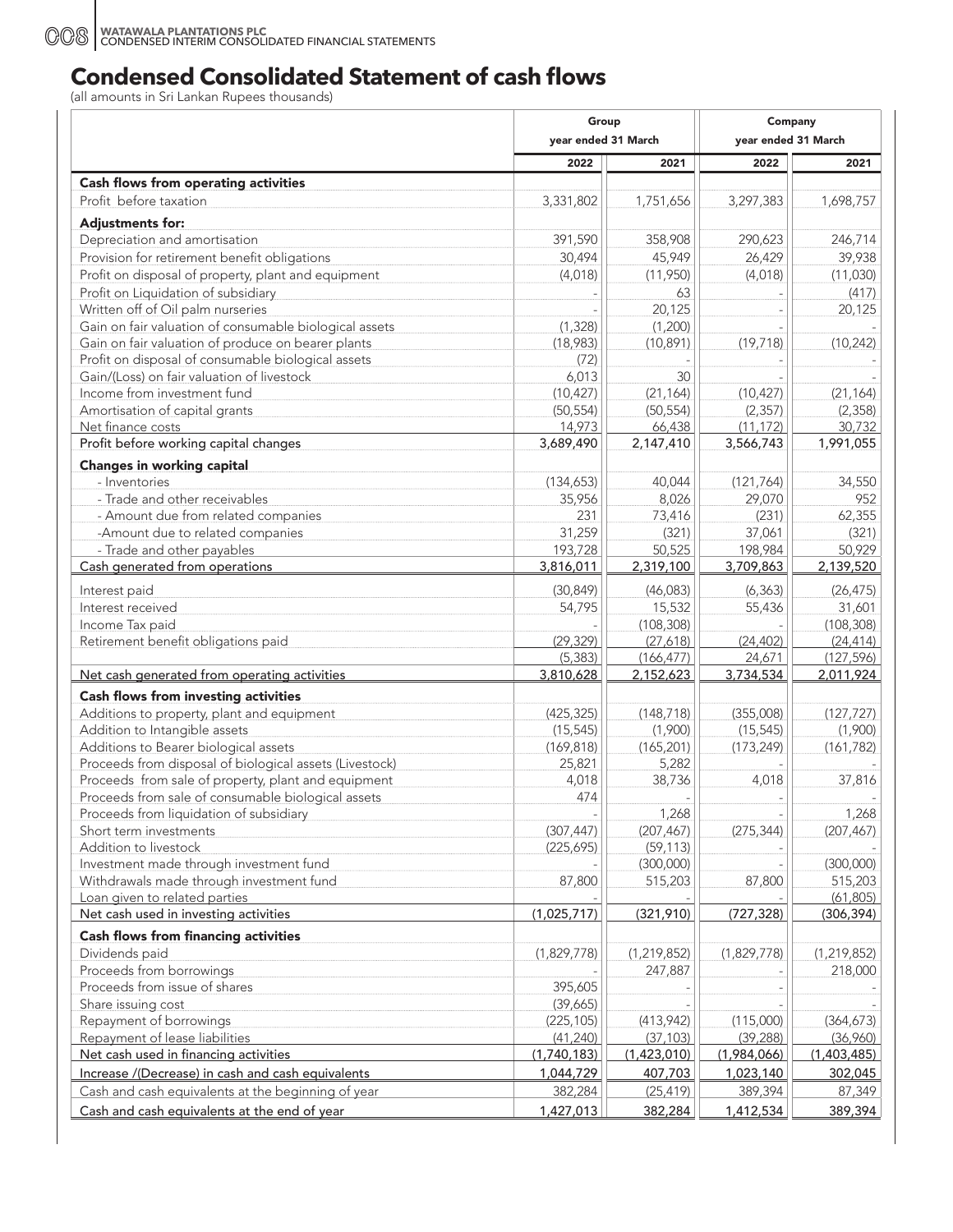# **Segmental Analysis - Group**

(all amounts in Sri Lankan Rupees thousands, unless otherwise stated)

|                                                                    | Palm Oil   |                           | Dairy Farm |            | <b>Others</b>                    |               | <b>Inter Segment</b> |         |                     | Total                         |
|--------------------------------------------------------------------|------------|---------------------------|------------|------------|----------------------------------|---------------|----------------------|---------|---------------------|-------------------------------|
| Twelve months ended 31 March                                       | 2022       | 2021                      | 2022       | 2021       | 2022                             | 2021          | 2022                 | 2021    | 2022                | 2021                          |
| Revenue                                                            |            | 5,782,074 3,284,840       | 693,988    | 650,102    |                                  |               | (1,401)              |         | $(1,419)$ 6,474,661 | 3,933,523                     |
| Cost of sales                                                      |            | $(2,249,639)$ (1,406,774) | (720, 416) | (605, 107) |                                  |               | 59,009               |         |                     | 3,790 (2,911,046) (2,008,091) |
| Gross profit/(loss)                                                |            | 3,532,435 1,878,066       | (26, 428)  | 44,995     |                                  |               | 57,608               | 2,371   | 3,563,615           | 1,925,432                     |
| Other operating income                                             |            |                           | 100,640    | 70,366     | 58,893                           | 76,041        | (58, 310)            | (2,851) | 101,223             | 143,556                       |
| Administrative expenses                                            | (305, 117) | (238,908)                 | (12,946)   | (11,986)   |                                  |               |                      |         | (318,063)           | (250, 894)                    |
| Operating profit/(loss)                                            | 3,227,318  | 1,639,158                 | 61,266     | 103,375    | 58,893                           | 76.041        | (702)                | (480)   | 3,346,775           | 1,818,094                     |
| Net finance expenses                                               | 11,172     | (30, 732)                 | (27, 167)  | (35, 706)  |                                  |               | 1,022                |         | (14, 973)           | (66, 438)                     |
| Profit/(Loss) before tax                                           | 3,238,490  | 1,608,426                 | 34,099     | 67,669     | 58,893                           | 76,041        | 320                  | (480)   | 3,331,802           | 1,751,656                     |
| Tax expenses                                                       | 152,098    | (24, 788)                 | (6,402)    |            | $(47,536)$ $(19,699)$ $(16,496)$ |               |                      |         | 125,997             | (88, 820)                     |
| Net profit / (loss) for the year                                   |            | 3,390,588 1,583,638       | 27,697     | 20,133     |                                  | 39,194 59,545 | 320                  |         | $(480)$ 3,457,799   | 1,662,836                     |
| Acturial gain on retirement<br>benefit obligations                 | 55,431     | 19,198                    | 4,612      | 5,966      |                                  |               |                      |         | 60,043              | 25,164                        |
| Deferred Tax on acturial gain on<br>retirement benefit obligations | (5,820)    | (2,688)                   | (922)      | (1, 193)   |                                  |               |                      |         | (6, 742)            | (3,881)                       |
| Total other comprehensive income for<br>the year (net of tax)      | 49,611     | 16,510                    | 3,690      | 4,773      |                                  |               |                      |         | 53,301              | 21,283                        |
| Total comprehensive income for the year                            |            | 3,440,199 1,600,148       | 31,387     | 24,906     |                                  | 39,194 59,545 | 320                  |         |                     | $(480)$ 3,511,100 1,684,119   |

# **Segmental Analysis - Company**

(all amounts in Sri Lankan Rupees thousands, unless otherwise stated)

|                                                                    | Palm Oil    |             | <b>Others</b>            |                          | Total         |             |  |
|--------------------------------------------------------------------|-------------|-------------|--------------------------|--------------------------|---------------|-------------|--|
| Twelve months ended 31 March                                       | 2022        | 2021        | 2022                     | 2021                     | 2022          | 2021        |  |
| Revenue                                                            | 5,782,074   | 3,284,840   |                          | $\overline{\phantom{0}}$ | 5,782,074     | 3,284,840   |  |
| Cost of sales                                                      | (2,249,639) | (1,406,774) | $\overline{\phantom{a}}$ | $\overline{\phantom{a}}$ | (2, 249, 639) | (1,406,774) |  |
| Gross profit/(loss)                                                | 3,532,435   | 1,878,066   |                          | $\overline{\phantom{0}}$ | 3,532,435     | 1,878,066   |  |
| Other operating income                                             |             |             | 58,893                   | 90,331                   | 58,893        | 90,331      |  |
| Administrative expenses                                            | (305, 117)  | (238,908)   |                          | $\blacksquare$           | (305, 117)    | (238,908)   |  |
| Operating profit/(loss)                                            | 3,227,318   | 1,639,158   | 58,893                   | 90,331                   | 3,286,211     | 1,729,489   |  |
| Net finance expenses                                               | 11,172      | (30, 732)   |                          |                          | 11,172        | (30, 732)   |  |
| Profit/(Loss) before tax                                           | 3,238,490   | 1,608,426   | 58,893                   | 90,331                   | 3,297,383     | 1,698,757   |  |
| Tax expenses                                                       | 152,098     | (24, 788)   | (19,699)                 | (16, 496)                | 132,399       | (41, 284)   |  |
| Net profit / (loss) for the year                                   | 3,390,588   | 1,583,638   | 39,194                   | 73,835                   | 3,429,782     | 1,657,473   |  |
| Other comprehensive income                                         |             |             |                          |                          |               |             |  |
| Acturial gain on retirement benefit obligations                    | 55,431      | 19,198      |                          | $\overline{\phantom{a}}$ | 55,431        | 19,198      |  |
| Deferred Tax on acturial gain on retirement benefit<br>obligations | (5,820)     | (2,688)     |                          | $\overline{\phantom{0}}$ | (5,820)       | (2,688)     |  |
| Total other comprehensive income for the year (net of tax)         | 49,611      | 16,510      |                          | $\overline{\phantom{a}}$ | 49,611        | 16,510      |  |
| Total comprehensive income for the year                            | 3,440,199   | 1,600,148   | 39,194                   | 73,835                   | 3,479,393     | 1,673,983   |  |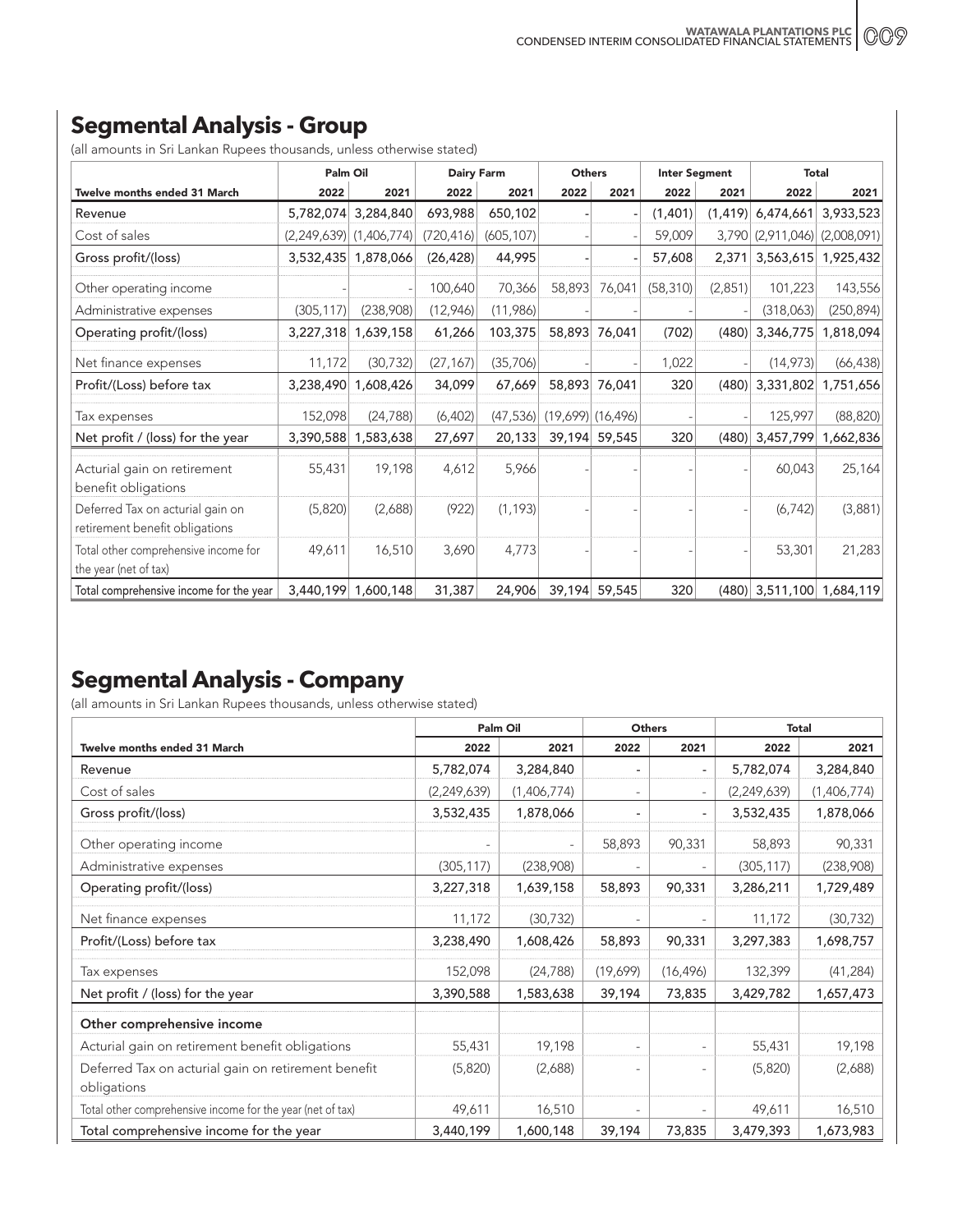### **Segmental Analysis - Group**

(all amounts in Sri Lankan Rupees thousands, unless otherwise stated)

|                                                                    | Palm Oil   |           | Dairy Farm |            | <b>Others</b> |          | <b>Inter Segment</b> |          | Total      |            |
|--------------------------------------------------------------------|------------|-----------|------------|------------|---------------|----------|----------------------|----------|------------|------------|
| Three months ended 31 March                                        | 2022       | 2021      | 2022       | 2021       | 2022          | 2021     | 2022                 | 2021     | 2022       | 2021       |
| Revenue                                                            | 1,258,541  | 796,729   | 183,019    | 165,614    |               |          | (364)                | (353)    | 1,441,196  | 961,990    |
| Cost of sales                                                      | (642, 079) | (449,726) | (214, 654) | (175, 822) |               |          | 17,687               | 2,724    | (839, 046) | (622, 824) |
| Gross profit/(loss)                                                | 616,462    | 347,003   | (31,635)   | (10, 208)  |               |          | 17,323               | 2,371    | 602,150    | 339,166    |
| Other operating income                                             |            |           | 32,755     | 15,871     | 4,041         | 24,577   | (18,025)             | (2, 371) | 18,771     | 38,077     |
| Administrative expenses                                            | (93, 761)  | (54, 555) | (4, 548)   | (5,078)    |               |          |                      |          | (98, 309)  | (59,633)   |
| Operating profit/(loss)                                            | 522,701    | 292,448   | (3,428)    | 585        | 4,041         | 24,577   | (702)                |          | 522,612    | 317,610    |
| Net finance expenses                                               | 7,226      | (4,065)   | (7, 745)   | 5,644      |               |          | 1,022                |          | 503        | 1,579      |
| Profit/(Loss) before tax                                           | 529,927    | 288,383   | (11, 173)  | 6,229      | 4,041         | 24,577   | 320                  |          | 523,115    | 319,189    |
| Tax expenses                                                       | 273,301    | 136,650   | 919        | (47, 536)  | (9, 723)      | (8, 555) |                      |          | 264,497    | 80,559     |
| Net profit / (loss) for the period                                 | 803,228    | 425,033   | (10, 254)  | (41, 307)  | (5,682)       | 16,022   | 320                  |          | 787,612    | 399,748    |
| Acturial gain on retirement<br>benefit obligations                 | 55,431     | 19,198    | 4,612      | 5,966      |               |          |                      |          | 60,043     | 25,164     |
| Deferred Tax on acturial gain on<br>retirement benefit obligations | (5,820)    | (2,688)   | (922)      | (1, 193)   |               |          |                      |          | (6, 742)   | (3,881)    |
| Total other comprehensive income for<br>the period (net of tax)    | 49,611     | 16,510    | 3,690      | 4,773      |               |          |                      |          | 53,301     | 21,283     |
| Total comprehensive income for the period                          | 852,839    | 441,543   | (6, 564)   | (36, 534)  | (5,682)       | 16,022   | 320                  |          | 840,913    | 421,031    |

### **Segmental Analysis - Company**

(all amounts in Sri Lankan Rupees thousands, unless otherwise stated)

|                                                                 | Palm Oil  |            | <b>Others</b> |          | <b>Total</b> |            |  |
|-----------------------------------------------------------------|-----------|------------|---------------|----------|--------------|------------|--|
| Three months ended 31 March                                     | 2022      | 2021       | 2022          | 2021     | 2022         | 2021       |  |
| Revenue                                                         | 1,258,541 | 796,729    |               |          | 1,258,541    | 796,729    |  |
| Cost of sales                                                   | (642,079) | (449, 726) |               |          | (642,079)    | (449, 726) |  |
| Gross profit/(loss)                                             | 616,462   | 347,003    |               |          | 616,462      | 347,003    |  |
| Other operating income                                          |           |            | 4,041         | 29,784   | 4,041        | 29,784     |  |
| Administrative expenses                                         | (93, 761) | (54, 555)  |               |          | (93, 761)    | (54, 555)  |  |
| Operating profit/(loss)                                         | 522,701   | 292,448    | 4,041         | 29,784   | 526,742      | 322,232    |  |
| Net finance expenses                                            | 7,226     | (4,065)    |               |          | 7,226        | (4,065)    |  |
| Profit/(Loss) before tax                                        | 529,927   | 288,383    | 4,041         | 29,784   | 533,968      | 318,167    |  |
| Tax expenses                                                    | 273,301   | 136,650    | (9, 723)      | (8, 555) | 263,578      | 128,095    |  |
| Net profit / (loss) for the period                              | 803,228   | 425,033    | (5,682)       | 21,299   | 797,546      | 446,262    |  |
| Other comprehensive income                                      |           |            |               |          |              |            |  |
| Acturial gain on retirement benefit obligations                 | 55,431    | 19,198     |               |          | 55,431       | 19,198     |  |
| Deferred Tax on acturial gain on retirement benefit obligations | (5,820)   | (2,688)    |               |          | (5,820)      | (2,688)    |  |
| Total other comprehensive income for the perid (net of tax)     | 49,611    | 16,510     |               |          | 49,611       | 16,510     |  |
| Total comprehensive income for the period                       | 852,839   | 441,543    | (5,682)       | 21,299   | 847,157      | 462,772    |  |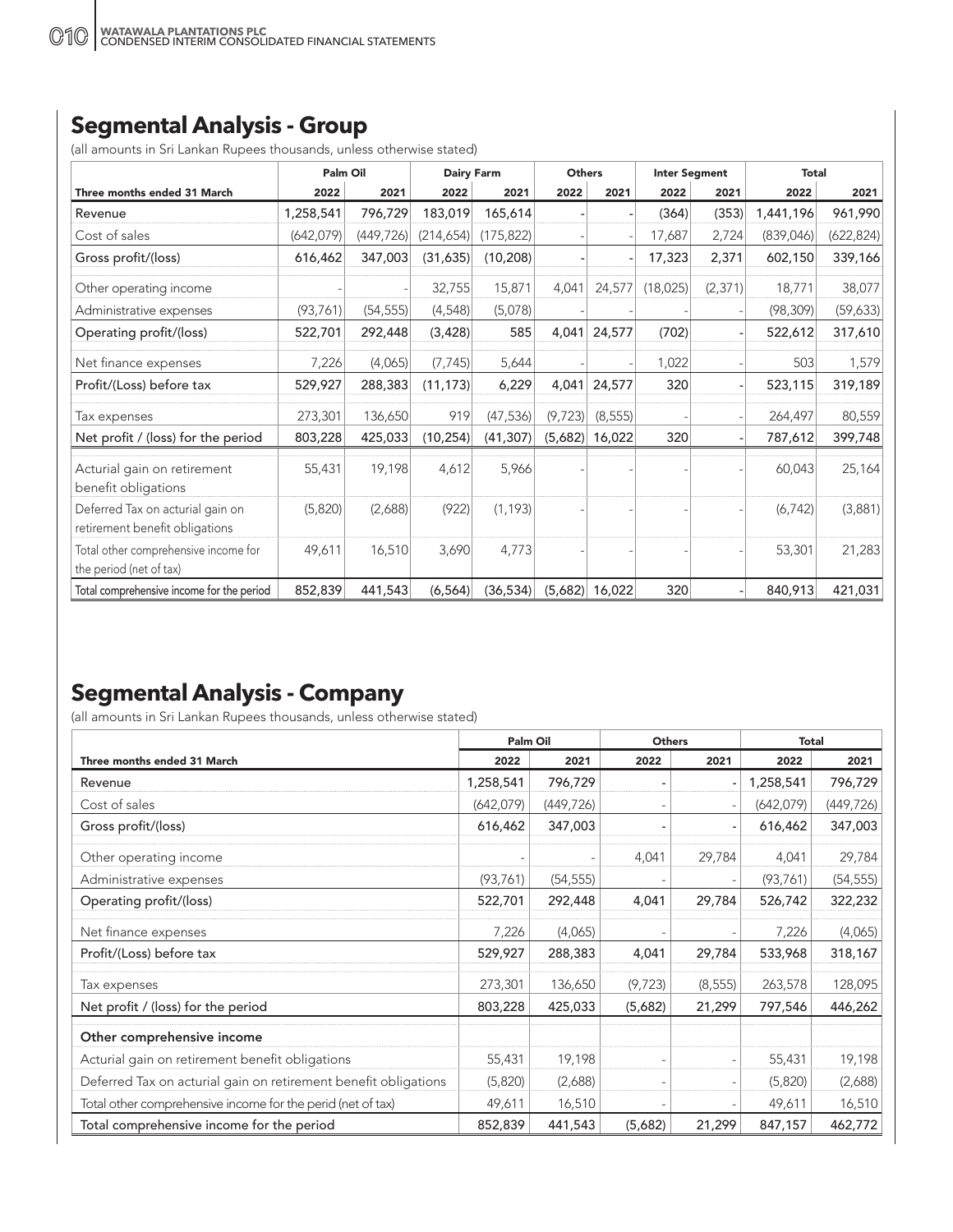### **Notes to the Condensed Interim Financial Statements**

#### 01. Corporate information

Watawala Plantations PLC (the Company) is a public limited liability company incorporated and domiciled in Sri Lanka. It is listed on the Colombo Stock Exchange. The registered office of the Company is located at No 60, Dharmapala Mawatha, Colombo 3.

The principal activities of the Group during the year continued to be cultivation, manufacture and sale of crude palm oil and Dairy farming.

#### 02. Condensed Interim consolidated financial statements

The Consolidated Condensed Interim Financial Statements of the Watawala Plantations PLC as at and for the year ended 31 March 2022 comprised the Company and subsidiary Watawala Dairy Ltd.

#### 03. Approval of financial statements

The Condensed Interim Financial Statements of the Group and the Company for the year ended 31 March 2022 were authorised to be published by the Board of Directors on 26 May 2022.

#### 04. Basis of preparation

These Condensed Interim Financial Statements of the Company and the Group have been prepared in accordance with Sri Lanka Accounting Standards (SLFRS/LKAS).

Further, provisions of the Companies Act No.7 of 2007 have been considered in preparing these Condensed Interim Financial Statements. There were no changes to the Accounting Policies and methods of computation since the publication of the Annual Report 2020/21, except these Condensed Interim Financial Statements have been prepared in compliance with the requirements of the Sri Lanka Accounting Standard - LKAS 34 on 'Interim Financial Reporting. Previous year figures and phrases have been re-arranged wherever necessary to conform to the current presentation.

#### 05. Net assets per share

Net assets per share has been calculated, for all periods, based on the number of shares in issue as at the Statement of Financial Position date.

#### 06. Events after reporting date

No circumstance has arisen since the reporting date which would require adjustment to or disclosure in the interim financial statements.

- 07. There has been no change in the contingent liabilities at the quarter end as compared to 31 March 2021.
- **08.** Fair value adjustments are done bi-annually as per the policy of the Company. Hence, Condensed Interim Financial Statements reflected any such changes.

#### 09. Fair values of financial instruments

The Group measures fair values using the following fair value hierarchy that reflects the significance of the inputs used in making the measurements.

- Level 1: Quoted market price (unadjusted) in an active market for an identical instrument.
- Level 2: Valuation techniques based on observable inputs, either directly – i.e. as prices or indirectly – i.e. derived from prices. This category includes instruments valued using: quoted market prices in active markets for similar instruments; quoted prices for identical or similar instruments in markets that are considered less than active; or other valuation techniques where all significant inputs are directly or indirectly observable from market data.
- Level 3: Valuation techniques using significant unobservable inputs. This category includes all instruments where the valuation technique includes inputs not based on observable data and the unobservable inputs have a significant effect on the instrument's valuation. This category includes instruments that are valued based on quoted prices for similar instruments where significant unobservable adjustments or assumptions are required to reflect differences between the instruments.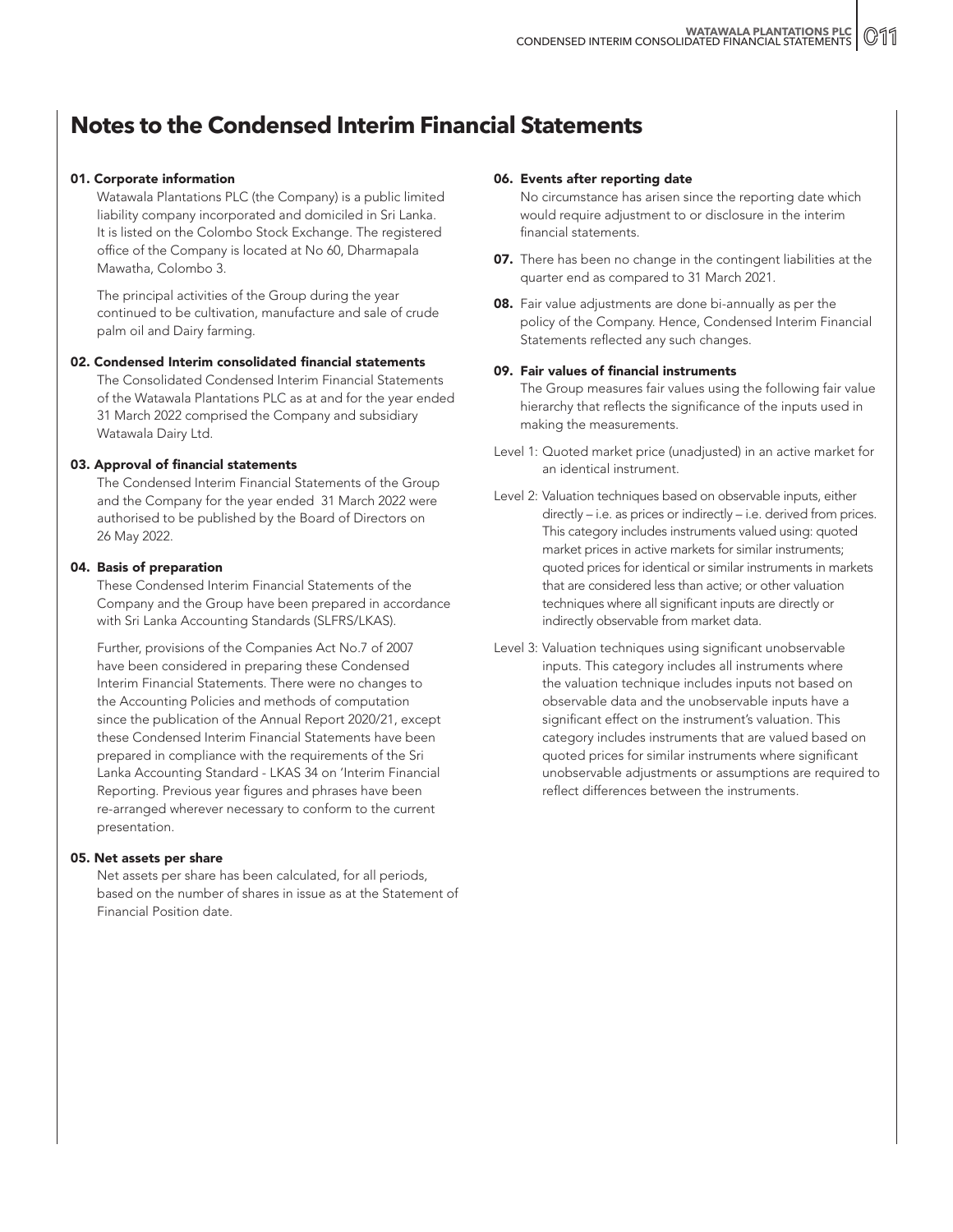(all amounts in Sri Lankan Rupees thousands, unless otherwise stated)

| Group - As at 31 March 2022<br>'Rs. '000         | Fair value<br>through<br>profit or<br>loss | Amortised<br>cost | Fair value<br>through other<br>comprehensive<br>income | Total<br>carrying<br>amount | Level 1 | Level 2   | Level 3 | Total     |
|--------------------------------------------------|--------------------------------------------|-------------------|--------------------------------------------------------|-----------------------------|---------|-----------|---------|-----------|
| Financial assets measured at fair value          |                                            |                   |                                                        |                             |         |           |         |           |
| Investment fund                                  | 72,313                                     |                   |                                                        | 72,313                      |         | 72,313    |         | 72,313    |
|                                                  | 72,313                                     |                   |                                                        | 72,313                      |         | 72,313    |         | 72,313    |
| Financial assets not measured at fair value      |                                            |                   |                                                        |                             |         |           |         |           |
| Trade and Other receivables                      |                                            | 256,348           |                                                        | 256,348                     |         |           | 256,348 | 256,348   |
| Amounts due from related company                 |                                            | 255               |                                                        | 255                         |         |           | 255     | 255       |
| Short term investments                           |                                            | 514,914           |                                                        | 514,914                     |         | 514,914   |         | 514,914   |
| Cash at banks and in hand                        |                                            | 1,427,013         | $\sim$                                                 | 1,427,013                   |         | 1,427,013 |         | 1,427,013 |
|                                                  |                                            | 2,198,530         |                                                        | 2,198,530                   |         | 1,941,927 | 256,603 | 2,198,530 |
| Total financial assets                           | 72,313                                     | 2,198,530         |                                                        | 2,270,843                   |         | 2,014,240 | 256,603 | 2,270,843 |
| Financial liabilities not measured at fair value |                                            |                   |                                                        |                             |         |           |         |           |
| Interest bearing borrowings                      |                                            | 372,575           |                                                        | 372,575                     |         | 372,575   |         | 372,575   |
| Trade and other payables                         |                                            | 559.994           |                                                        | 559,994                     |         |           | 559.994 | 559,994   |
| Lease Liabilities                                |                                            | 256,413           | $\sim$                                                 | 256,413                     |         |           | 256,413 | 256,413   |
| Amount due to related companies                  |                                            | 31,259            |                                                        | 31,259                      |         |           | 31,259  | 31,259    |
|                                                  |                                            | 1,220,241         |                                                        | 1,220,241                   |         | 372,575   | 847,666 | 1,220,241 |
| <b>Total financial liabilities</b>               |                                            | 1,220,241         |                                                        | 1,220,241                   |         | 372,575   | 847,666 | 1,220,241 |

| Group - As at 31 March 2021<br>'Rs. '000         | <b>Fair value</b><br>through<br>profit or<br>loss | <b>Amortised</b><br>cost | <b>Fair value</b><br>through other<br>comprehensive<br>income | Total<br>carrying<br>amount | Level 1                  | Level <sub>2</sub> | Level 3 | <b>Total</b> |
|--------------------------------------------------|---------------------------------------------------|--------------------------|---------------------------------------------------------------|-----------------------------|--------------------------|--------------------|---------|--------------|
| Financial assets measured at fair value          |                                                   |                          |                                                               |                             |                          |                    |         |              |
| Investment fund                                  | 149,686                                           |                          | $\overline{\phantom{a}}$                                      | 149,686                     |                          | 149,686            |         | 149,686      |
|                                                  | 149,686                                           |                          |                                                               | 149,686                     |                          | 149,686            |         | 149,686      |
| Financial assets not measured at fair value      |                                                   |                          |                                                               |                             |                          |                    |         |              |
| Trade and Other recievables                      |                                                   | 292,304                  | $\sim$                                                        | 292,304                     |                          |                    | 292,304 | 292,304      |
| Amounts due from related company                 |                                                   | 486                      |                                                               | 486                         |                          |                    | 486     | 486          |
| Short term investments                           |                                                   | 207,467                  | $\overline{\phantom{a}}$                                      | 207,467                     |                          | 207,467            |         | 207,467      |
| Cash at banks and in hand                        |                                                   | 407,955                  | ٠                                                             | 407,955                     | $\overline{\phantom{0}}$ | 407,955            |         | 407,955      |
|                                                  |                                                   | 908,212                  |                                                               | 908,212                     |                          | 615,422            | 292,790 | 908,212      |
| <b>Total financial assets</b>                    | 149.686                                           | 908,212                  | $\overline{\phantom{a}}$                                      | 1,057,898                   | $\overline{\phantom{a}}$ | 765,108            | 292,790 | 1,057,898    |
| Financial liabilities not measured at fair value |                                                   |                          |                                                               |                             |                          |                    |         |              |
| Interest bearing borrowings                      |                                                   | 597,680                  |                                                               | 597,680                     |                          | 597,680            |         | 597,680      |
| Trade and other payables                         |                                                   | 366,266                  | $\sim$                                                        | 366,266                     |                          |                    | 366,266 | 366,266      |
| Lease Liabilities                                |                                                   | 250,294                  |                                                               | 250,294                     |                          |                    | 250,294 | 250,294      |
| <b>Bank overdrafts</b>                           |                                                   | 25,671                   |                                                               | 25,671                      |                          | 25,671             |         | 25,671       |
| <b>Total financial liabilities</b>               |                                                   | 1,239,911                |                                                               | 1,239,911                   |                          | 623,351            | 616,560 | 1,239,911    |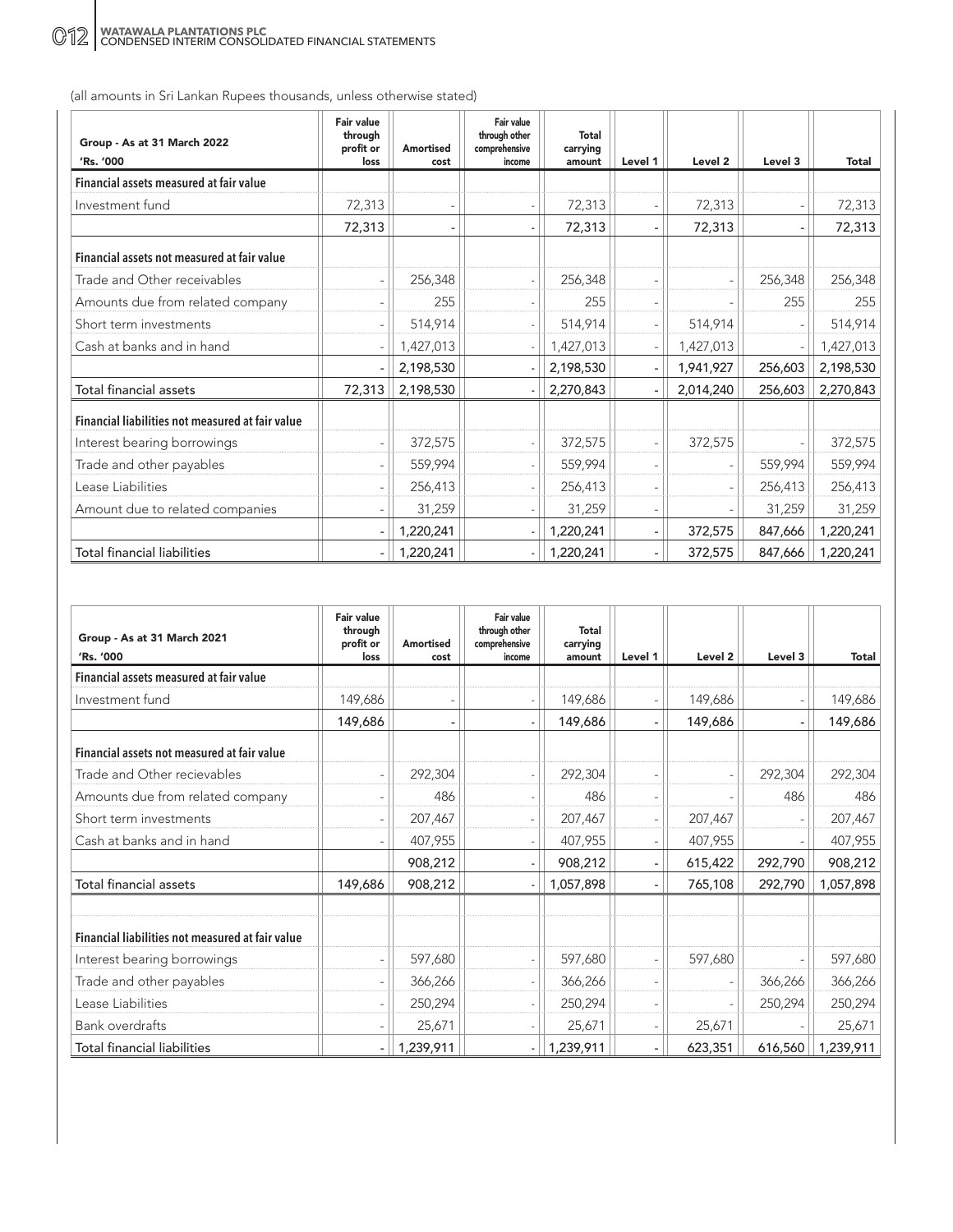(all amounts in Sri Lankan Rupees thousands, unless otherwise stated)

| Company - As at 31 March 2022<br>'Rs. '000       | Fair value<br>through<br>profit or<br>loss | <b>Amortised</b><br>cost | Fair value<br>through other<br>comprehensive<br>income | Total<br>carrying<br>amount | Level 1 | Level 2   | Level 3 | Total     |
|--------------------------------------------------|--------------------------------------------|--------------------------|--------------------------------------------------------|-----------------------------|---------|-----------|---------|-----------|
| Financial assets measured at fair value          |                                            |                          |                                                        |                             |         |           |         |           |
| Investment fund                                  | 72,313                                     |                          |                                                        | 72,313                      |         | 72,313    |         | 72,313    |
|                                                  | 72,313                                     |                          |                                                        | 72,313                      |         | 72,313    |         | 72,313    |
| Financial assets not measured at fair value      |                                            |                          |                                                        |                             |         |           |         |           |
| Trade and Other receivables                      |                                            | 229,617                  |                                                        | 229,617                     |         |           | 229,617 | 229,617   |
| Amounts due from related company                 |                                            | 4,101                    |                                                        | 4,101                       |         |           | 4,101   | 4,101     |
| Short term investments                           |                                            | 482,811                  |                                                        | 482,811                     |         | 482,811   |         | 482,811   |
| Cash at banks and in hand                        | $\overline{\phantom{a}}$                   | 1,412,534                | $\sim$                                                 | 1,412,534                   |         | 1,412,534 |         | 1,412,534 |
|                                                  |                                            | 2,129,063                |                                                        | 2,129,063                   |         | 1,895,345 | 233,718 | 2,129,063 |
| <b>Total financial assets</b>                    | 72,313                                     | 2,129,063                | $\overline{\phantom{a}}$                               | 2,201,376                   |         | 1,967,658 | 233,718 | 2,201,376 |
| Financial liabilities not measured at fair value |                                            |                          |                                                        |                             |         |           |         |           |
| Interest bearing borrowings                      |                                            | 45,500                   |                                                        | 45,500                      |         | 45,500    |         | 45,500    |
| Lease Liabilities                                |                                            | 264,750                  |                                                        | 264,750                     |         |           | 264,750 | 264,750   |
| Trade and other payables                         |                                            | 520,112                  |                                                        | 520,112                     |         |           | 520,112 | 520,112   |
| Amount due to related Companies                  |                                            | 37,061                   |                                                        | 37,061                      |         |           | 37,061  | 37,061    |
|                                                  |                                            | 867,423                  |                                                        | 867,423                     |         | 45,500    | 821,923 | 867,423   |
| <b>Total financial liabilities</b>               |                                            | 867,423                  |                                                        | 867,423                     |         | 45,500    | 821,923 | 867,423   |

| Company - As at 31 March 2021<br>'Rs. '000       | Fair value<br>through<br>profit or<br>loss | <b>Amortised</b><br>cost | Fair value<br>through other<br>comprehensive<br>income | <b>Total</b><br>carrying<br>amount | Level 1 | Level 2 | Level 3 | Total     |
|--------------------------------------------------|--------------------------------------------|--------------------------|--------------------------------------------------------|------------------------------------|---------|---------|---------|-----------|
| Financial assets measured at fair value          |                                            |                          |                                                        |                                    |         |         |         |           |
| Investment fund                                  | 149,686                                    |                          | $\blacksquare$                                         | 149,686                            |         | 149,686 |         | 149,686   |
|                                                  | 149,686                                    |                          |                                                        | 149,686                            |         | 149,686 |         | 149,686   |
| Financial assets not measured at fair value      |                                            |                          |                                                        |                                    |         |         |         |           |
| Trade and Other receivables                      |                                            | 258,687                  |                                                        | 258,687                            |         |         | 258,687 | 258,687   |
| Loans given to related company                   |                                            | 262,000                  |                                                        | 262,000                            |         |         | 262,000 | 262,000   |
| Amounts due from related company                 |                                            | 37,870                   |                                                        | 37,870                             |         |         | 37,870  | 37,870    |
| Short term investments                           |                                            | 207,467                  |                                                        | 207,467                            |         | 207,467 |         | 207,467   |
| Cash at banks and in hand                        |                                            | 389,394                  |                                                        | 389,394                            |         | 389,394 |         | 389,394   |
|                                                  |                                            | 1,155,418                |                                                        | 1,155,418                          |         | 596,861 | 558,557 | 1,155,418 |
| Total financial assets                           | 149,686                                    | 1,155,418                |                                                        | 1,305,104                          |         | 746,547 | 558,557 | 1,305,104 |
| Financial liabilities not measured at fair value |                                            |                          |                                                        |                                    |         |         |         |           |
| Interest bearing borrowings                      |                                            | 160,500                  |                                                        | 160,500                            |         | 160,500 |         | 160,500   |
| Lease Liabilities                                |                                            | 248,240                  |                                                        | 248,240                            |         |         | 248,240 | 248,240   |
| Trade and other payables                         |                                            | 321,128                  |                                                        | 321,128                            |         |         | 321,128 | 321,128   |
| <b>Total financial liabilities</b>               |                                            | 729,868                  |                                                        | 729,868                            |         | 160,500 | 569,368 | 729,868   |

10. All amounts expressed are in Sri Lankan Rupees (LKR.) thousands unless otherwise stated.

11. The Condensed Interim Financial Statements are not audited.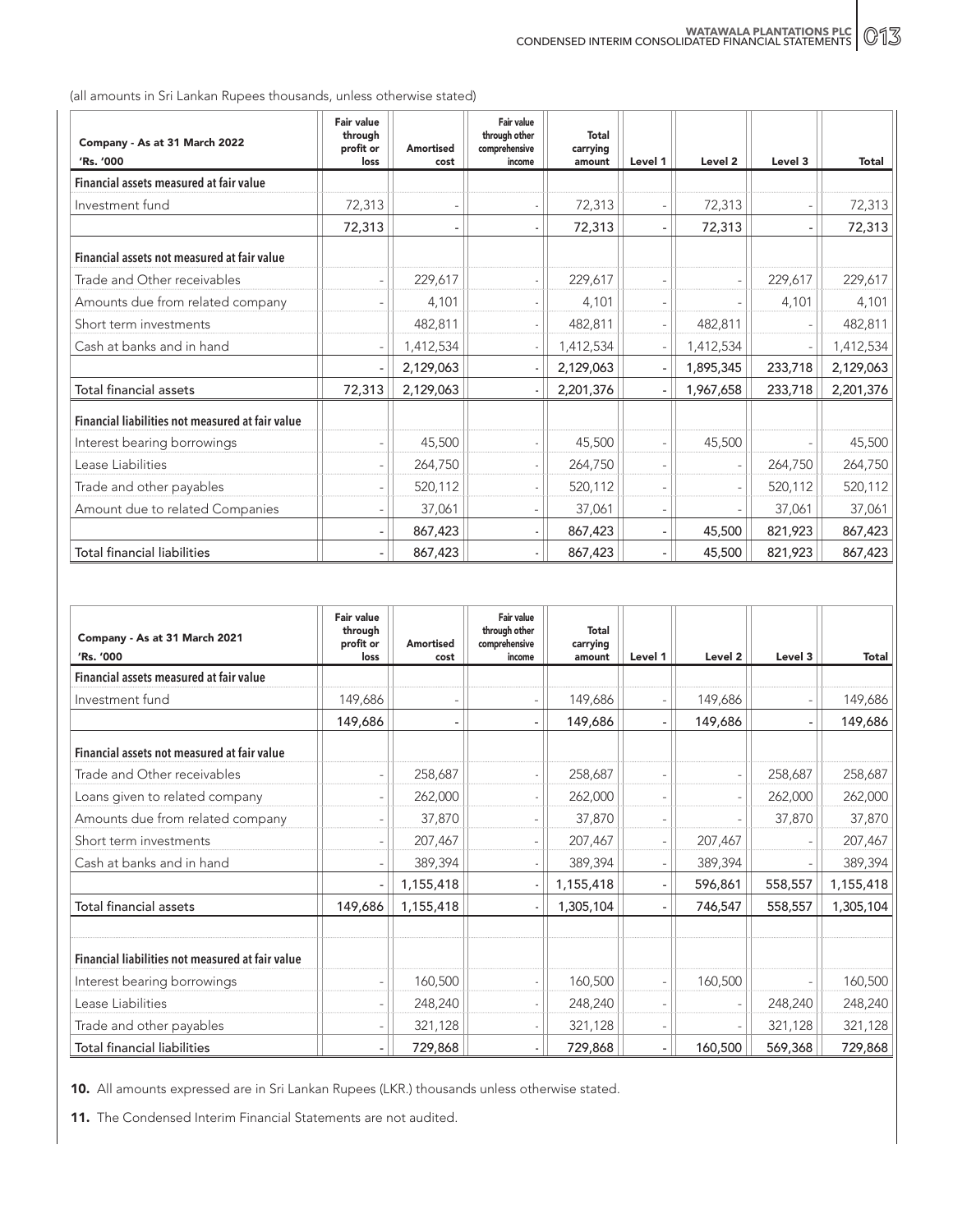### **Shareholder details for the period ending 31 March 2022**

### 1 Public Shareholdings

| As at 31.03.2022 | As at 31.03.2021 |
|------------------|------------------|
|                  |                  |
|                  | 5.46ప            |
|                  |                  |

|                                                    | <b>Requirement by</b> | 2022   | As as 31 March   Requirement by CSE        | As as 31 March<br>2021 |
|----------------------------------------------------|-----------------------|--------|--------------------------------------------|------------------------|
| Option [Listing rule 7.13.1 (a)]                   |                       |        |                                            |                        |
| Float adjusted market capitalization               |                       |        | Above LKR 2.5Bn LKR 4.88Bn Above LKR 2.5Bn | I KR 2 99Bn            |
| The percentage of shares held by the public        | 1በ%                   | 2576%  | 1 በ%                                       | 25.76%                 |
| Number of shareholders representing public holding |                       | 17.709 |                                            | 15,463                 |

### 2 Directors' Shareholding as at 31 March 2022

The number of Shares held by the Board of Directors are as follows

|                                                                                                  | As at      | As at      |
|--------------------------------------------------------------------------------------------------|------------|------------|
|                                                                                                  | 31.03.2022 | 31.03.2021 |
| S G Wijesinha (Chairman)                                                                         |            |            |
| G Sathasivam (Alternate: S. G. Sathasivam)                                                       | Nil        | Nil        |
| V Govindasamy                                                                                    | Nil        | Nil        |
| A N Fernando (Retired w.e.f. 25 June 2021)                                                       | n/a        |            |
| N B Weerasekera                                                                                  | Nil        | Nil        |
| S Mawzoon                                                                                        | Nil        | Nil        |
| H D Abeywickrama                                                                                 | Nil        | Nil        |
| M R Rao                                                                                          | Nil        | Nil        |
| K H Kuok (Resigned w.e.f 31 March 2022), (Alternate: M T Siddique, resigned w.e.f 31 March 2022) | Nil        | Nil        |
| A R Rasiah (Appointed w.e.f. 25 June 2021)                                                       | Nil        | n/a        |
| C L Loo (Appointed w.e.f 31 March 2022, Alternate: M T Siddique)                                 | Nil        | n/a        |

### 3 Chief Executive Officers' Shareholding as at 31 March 2022

|                                            | As at 31.03.2022 | As at 31.03.2021 |
|--------------------------------------------|------------------|------------------|
| $\mathbf{r}$<br><b>Binesh</b><br>Pananwala | Nil              | Nii              |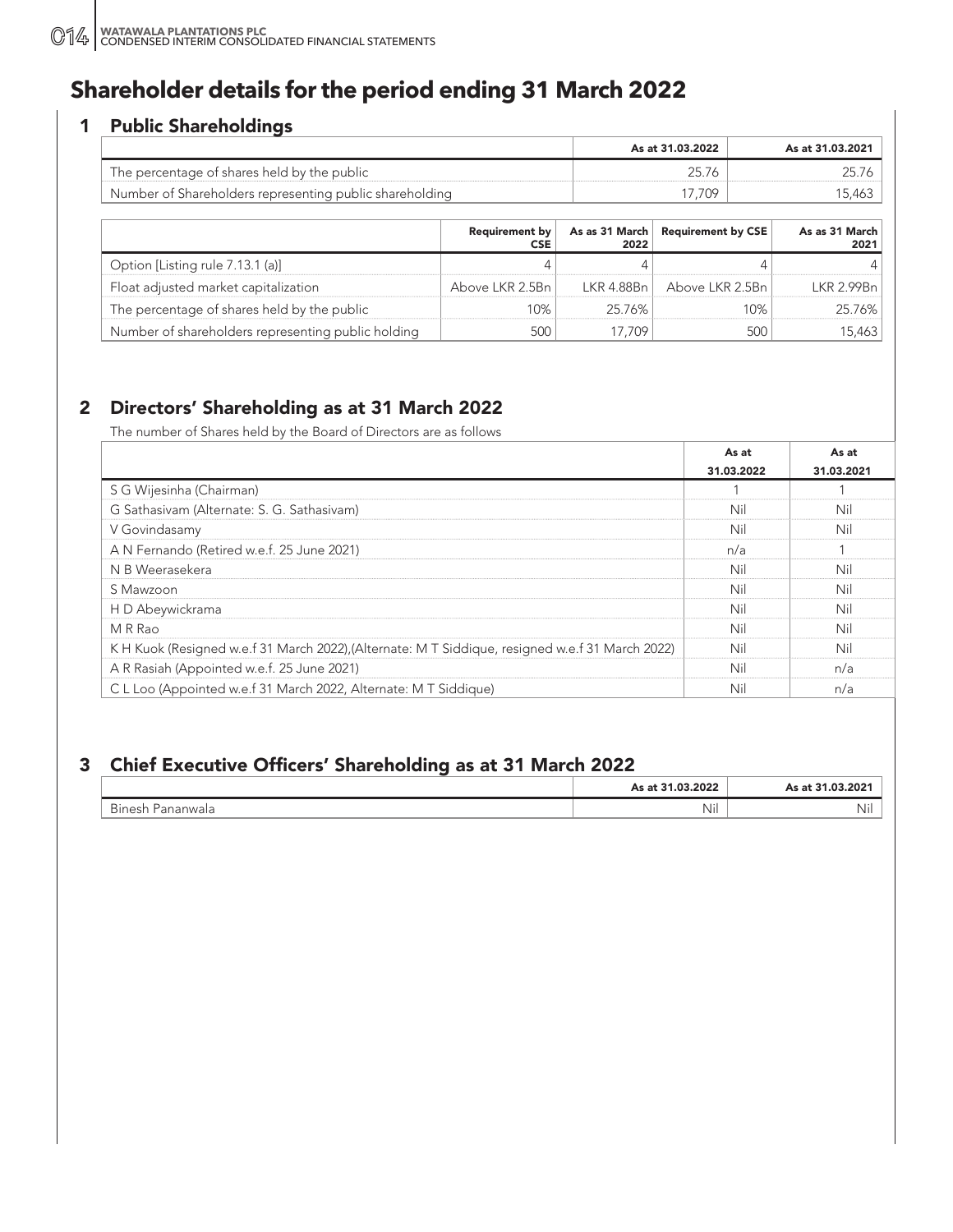#### 31st March 2022 31 st March 2021 Name Name No. 2012 No. 2013 No. 2014 No. 2014 No. 2014 No. 2014 No. 2014 No. 2014 No. 2014 No. 2014 No. 2014 No. 2014 No. 2014 No. 2014 No. 2014 No. 2014 No. 2014 No. 2014 No. 2014 No. 2014 No. 2014 No. 2014 No. 2014 No. 2 Held % of the holding No of Shares Held % of the holding Sunshine Wilmar (Private) Limited 150,937,043 150,937,043 74.24 750,937,043 74.24 Seylan Bank PLC/Senthilverl Holdings (Pvt) Ltd 6,308,391 6,308,391 3.10 9,930,000 4.88 Seylan Bank PLC/ DR.T.Senthilverl 4,643,610 2.28 9,592,412 4.72 K.C. Vignarajah 2,486,084 | 2,486,084 | 2,415,529 | 1.19 Vyjayanthi & Company Limited 2.50 1,011,674 0.50 1,011,674 0.50 1,011,674 0.50 Deustche Bank AG Singapore A/C 02 713,480 0.35 948,480 0.47 T.T.T.AL-Nakib (Deceased) 700,000 0.34 700,000 0.34 M.Z.H.Hashim 650,000 0.32 490,250 0.24 N. Muljie 559,354 0.28 559,354 0.28 Seylan Bank PLC/ Capital Trust Holdings Limited 459,339 20.23 M.I. Abdul Hameed 2017 254,085 0.17 354,085 0.17 354,085 0.17 Seylan Bank PLC/Goluhewage Bindu Rasitha Poojitha Gunawardana  $\qquad 244,063 \qquad 0.12$ W.W.D.D.S.Perera 223,723 0.11 - - Union Investments Private LTD **220,881 0.11 220,881 0.11 0.11 0.11 0.11** S. Weeraratne 215,676 215,676 0.11 - 0.11 - 215,676 0.11 - 215,676 0.11 - 0.11 - 0.11 - 0.11 - 0.11 - 0.11 - 0.11 - 0.11 - 0.11 - 0.11 - 0.11 - 0.11 - 0.11 - 0.11 - 0.11 - 0.11 - 0.11 - 0.11 - 0.11 - 0.11 - 0.11 - 0.11 - 0 S. Vignarajah 214,675 262,000 0.13 C.S.J.Perera 211,949 0.10 - - Hatton National Bank PLC/Palaniyandy Muralitharan 1988 | 200,000 | 200,000 | 0.10 Cocoshell Activated Carbon Company (Private) Limited 187,000 0.09 282,694 0.14 M.M.Hashim 185,000 0.09 - - Sub Total 170,726,027 83.97 177,704,402 87.41 Other Shareholders 22,582,607 16.03 25,604,232 12.59 Grand Total 203,308,634 100.00 203,308,634 100.00 203,308,634 100.00 100.00 100.00 100.00 100.00 100.00 100.00

### 4 Twenty (20) largest shareholders as at

### 5 Stated Capital

Stated capital is represented by share in issue as given below

|                        | As at 31.03.2022 | As at 31.03.2021 |
|------------------------|------------------|------------------|
| <b>Ordinary Shares</b> | 203,308,633      | 203.308.633      |
| Golden Share           |                  |                  |
| <b>Total Shares</b>    | 203,308,634      | 203.308          |

### 6 Market Price & Trading Informations

|                                | As at 31.03.2022 | As at 31.03.2021 |
|--------------------------------|------------------|------------------|
| Highest during the period(LKR) | 196.00           |                  |
| Lowest during the period(LKR)  | 82.00            |                  |
| Closing price (LKR)            | 93.30            |                  |

|                             |             | Quarter ended 31 Mar 2022   Quarter ended 31 Mar 2021 |
|-----------------------------|-------------|-------------------------------------------------------|
| No. of Transactions         |             |                                                       |
| No. of shares traded        | 19.816.324  | 406.250                                               |
| Value of Shares Traded(LKR) | 2997825.566 | 202,389,53                                            |